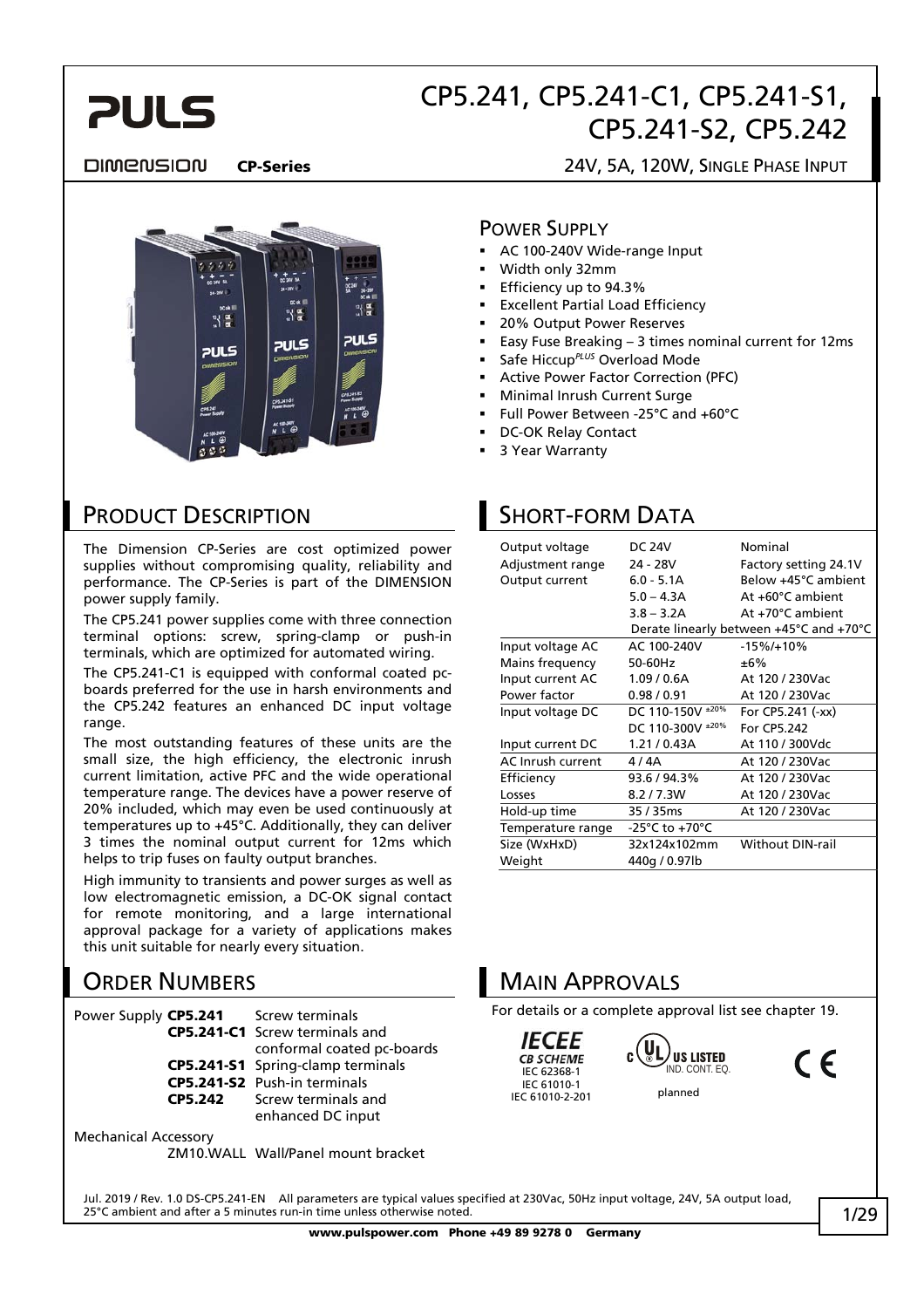# **PULS**

# CP5.241, CP5.241-C1, CP5.241-S1, CP5.241-S2, CP5.242

#### **DIMENSION**

#### CP-Series 24V, 5A, 120W, SINGLE PHASE INPUT

### INDEX

|         |                                          | Page |       |                                            | Page |
|---------|------------------------------------------|------|-------|--------------------------------------------|------|
| $1_{-}$ |                                          |      |       |                                            |      |
| 2.      |                                          |      |       | 21. Physical Dimensions and Weight 20      |      |
| 3.      |                                          |      |       |                                            |      |
| 4.      |                                          |      | 22.1  | ZM10.WALL - Wall/Panel Mount Bracket21     |      |
| 5.      |                                          |      |       | 22.2. YR2.DIODE - Redundancy Module22      |      |
| 6.      |                                          |      |       | 22.3. YR20.242 - Redundancy Module22       |      |
| 7.      |                                          |      |       | 22.4. YR20.246 - Redundancy Module with    |      |
| 8.      |                                          |      |       |                                            |      |
|         | 9. Efficiency and Power Losses11         |      |       |                                            |      |
|         |                                          |      |       |                                            |      |
|         | 11. Front Side and User Elements12       |      |       | 23.1. Peak Current Capability 24           |      |
|         |                                          |      |       |                                            |      |
|         |                                          |      | 23.3. |                                            |      |
|         |                                          |      | 23.4. | Parallel Use to Increase Output Power25    |      |
|         |                                          |      | 23.5. | Parallel Use for Redundancy 26             |      |
|         |                                          |      | 23.6. | Operation on Two Phases 28                 |      |
|         |                                          |      |       | 23.7. Use in a Tightly Sealed Enclosure 28 |      |
|         |                                          |      |       |                                            |      |
|         | 19. Approvals and Fulfilled Standards 19 |      |       |                                            |      |

|       | 21. Physical Dimensions and Weight 20   |  |
|-------|-----------------------------------------|--|
|       |                                         |  |
| 22.1  | ZM10.WALL - Wall/Panel Mount Bracket21  |  |
|       | 22.2. YR2.DIODE - Redundancy Module22   |  |
|       | 22.3. YR20.242 - Redundancy Module22    |  |
|       | 22.4. YR20.246 - Redundancy Module with |  |
|       |                                         |  |
|       |                                         |  |
|       |                                         |  |
|       | 23.1. Peak Current Capability 24        |  |
|       |                                         |  |
|       |                                         |  |
| 23.4. | Parallel Use to Increase Output Power25 |  |
| 23.5. | Parallel Use for Redundancy26           |  |
| 23.6. | Operation on Two Phases 28              |  |
| 23.7. | Use in a Tightly Sealed Enclosure 28    |  |
| 23.8. |                                         |  |

The information given in this document is correct to the best of our knowledge and experience at the time of publication. If not expressly agreed otherwise, this information does not represent a warranty in the legal sense of the word. As the state of our knowledge and experience is constantly changing, the information in this data sheet is subject to revision. We therefore kindly ask you to always use the latest issue of this document (available under www.pulspower.com).

No part of this document may be reproduced or utilized in any form without our prior permission in writing. Packaging and packaging aids can and should always be recycled. The product itself may not be disposed of as domestic refuse.

### TERMINOLOGY AND ABREVIATIONS

| PE and $\bigcirc$ symbol | PE is the abbreviation for Protective Earth and has the same meaning as the symbol $\bigcirc$ .                                                                                                                                       |
|--------------------------|---------------------------------------------------------------------------------------------------------------------------------------------------------------------------------------------------------------------------------------|
| Earth, Ground            | This document uses the term "earth" which is the same as the U.S. term "ground".                                                                                                                                                      |
| T.b.d.                   | To be defined, value or description will follow later.                                                                                                                                                                                |
| <b>AC 230V</b>           | A figure displayed with the AC or DC before the value represents a nominal voltage with<br>standard tolerances (usually ±15%) included.<br>E.g.: DC 12V describes a 12V battery disregarding whether it is full (13.7V) or flat (10V) |
| <b>230Vac</b>            | A figure with the unit (Vac) at the end is a momentary figure without any additional<br>tolerances included.                                                                                                                          |
| <b>50Hz vs. 60Hz</b>     | As long as not otherwise stated, AC 230V parameters are valid at 50Hz mains frequency.                                                                                                                                                |
| may                      | A key word indicating flexibility of choice with no implied preference.                                                                                                                                                               |
| shall                    | A key word indicating a mandatory requirement.                                                                                                                                                                                        |
| should                   | A key word indicating flexibility of choice with a strongly preferred implementation.                                                                                                                                                 |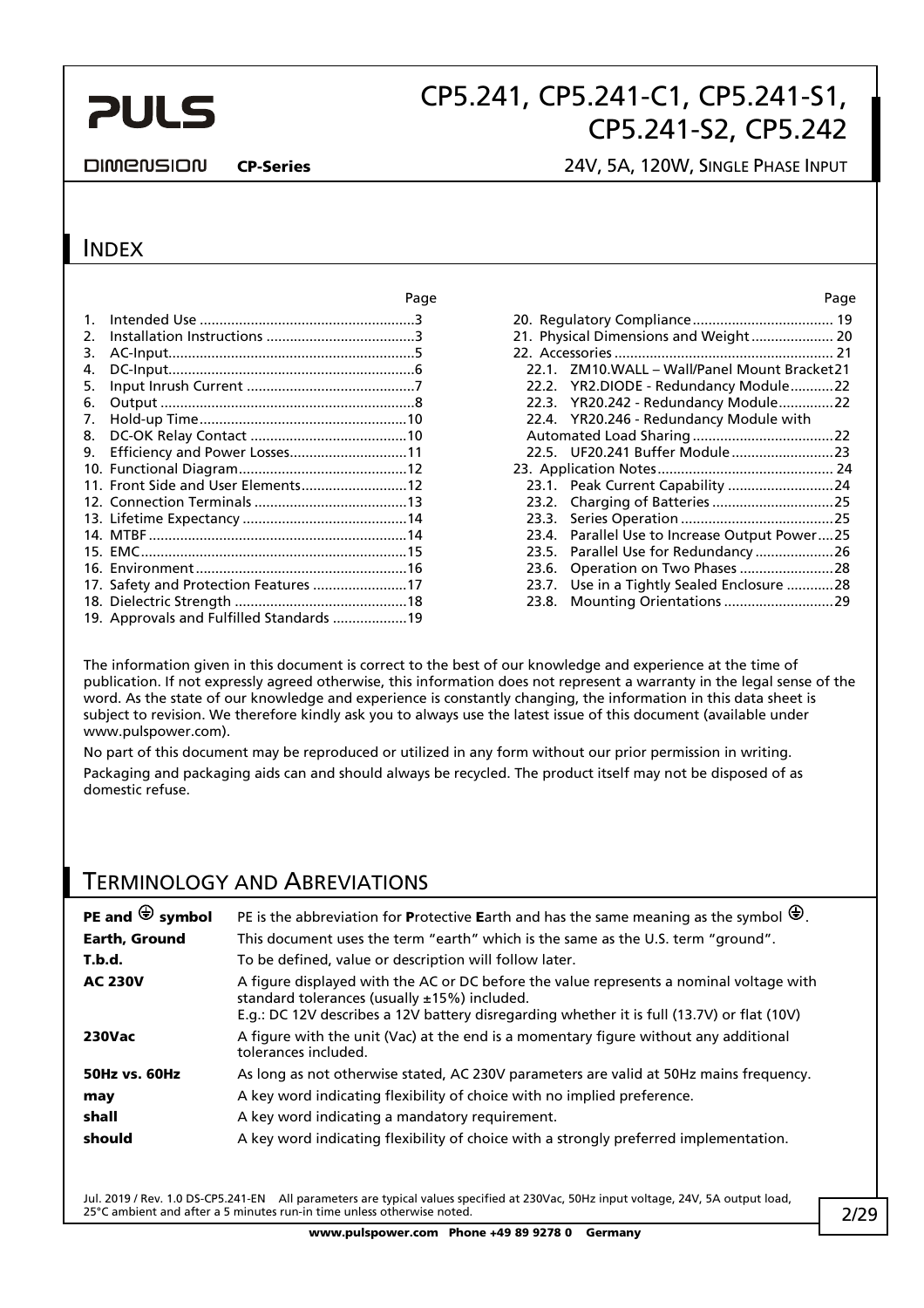

**DIMENSION** 

CP-Series 24V, 5A, 120W, SINGLE PHASE INPUT

### 1. INTENDED USE

This device is designed for installation in an enclosure and is intended for commercial use, such as in industrial control, process control, monitoring and measurement equipment or the like.

Do not use this device in equipment where malfunction may cause severe personal injury or threaten human life. If this device is used in a manner outside of its specification, the protection provided by the device may be impaired.

### 2. INSTALLATION INSTRUCTIONS

 $M$  WARNING  $\vert$  Risk of electrical shock, fire, personal injury or death.

- Turn power off before working on the device. Protect against inadvertent re-powering.
- Do not modify or repair the unit.
- Do not open the unit as high voltages are present inside.
- Use caution to prevent any foreign objects from entering the housing.
- Do not use in wet locations or in areas where moisture or condensation can be expected.
- Do not touch during power-on, and immediately after power-off. Hot surfaces may cause burns.

#### Obey the following installation instructions:

This device may only be installed and put into operation by qualified personnel.

This device does not contain serviceable parts. The tripping of an internal fuse is caused by an internal defect.

If damage or malfunction should occur during installation or operation, immediately turn power off and send unit to the factory for inspection.

Install the device in an enclosure providing protection against electrical, mechanical and fire hazards.

Install the device onto a DIN-rail according to EN 60715 with the input terminals on the bottom of the device. Other mounting orientations require a reduction in output current.

Make sure that the wiring is correct by following all local and national codes. Use appropriate copper cables that are designed for a minimum operating temperature of 60°C for ambient temperatures up to +45°C, 75°C for ambient temperatures up to +60°C and 90°C for ambient temperatures up to +70°C. Ensure that all strands of a stranded wire enter the terminal connection. Use ferrules for wires on the input terminals. Unused screw terminals should be securely tightened.

The device is designed for pollution degree 2 areas in controlled environments. No condensation or frost is allowed.

The enclosure of the device provides a degree of protection of IP20.

The isolation of the device is designed to withstand impulse voltages of overvoltage category III according to IEC 60664-1.

The device is designed as "Class of Protection I" equipment according to IEC 61140. Do not use without a proper PE (Protective Earth) connection.

The device is suitable to be supplied from TN, TT or IT mains networks. The continuous voltage between the input terminal and the PE potential must not exceed 300Vac.

The input can also be powered from batteries or similar DC sources. The continuous voltage between the supply voltage and the PE/ground potential must not exceed 360Vdc.

A disconnecting means shall be provided for the input of the device.

The device is designed for convection cooling and does not require an external fan. Do not obstruct airflow and do not cover ventilation grid!

The device is designed for altitudes up to 5000m (16400ft). Above 2000m (6560ft) a reduction in output current and over voltage category is required.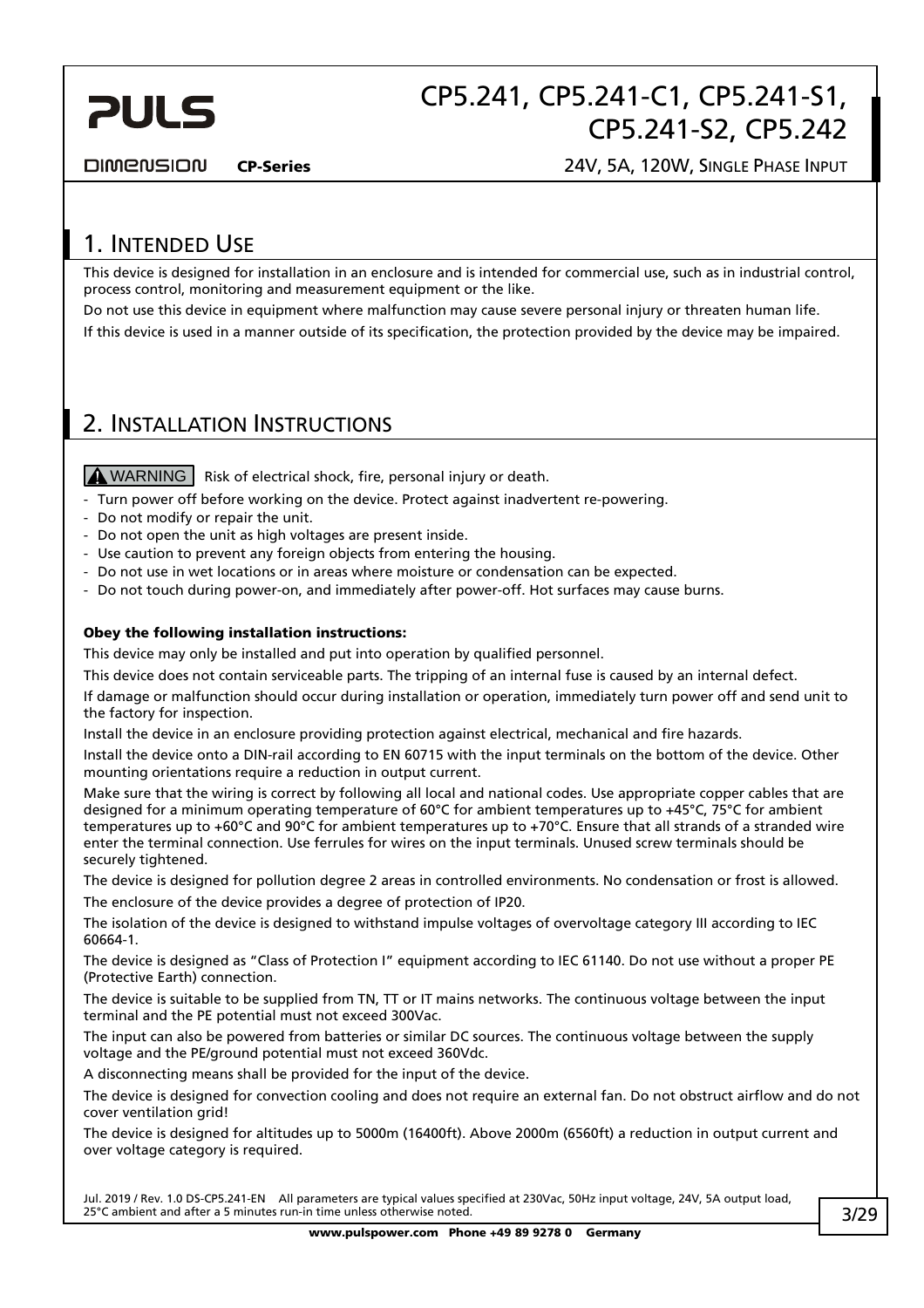# **PULS**

# CP5.241, CP5.241-C1, CP5.241-S1, CP5.241-S2, CP5.242

#### **DIMENSION**

#### CP-Series 24V, 5A, 120W, SINGLE PHASE INPUT

Keep the following minimum installation clearances: 40mm on top, 20mm on the bottom, 5mm left and right side. Increase the 5mm to 15mm in case the adjacent device is a heat source. When the device is permanently loaded with less than 50%, the 5mm can be reduced to zero.

The device is designed, tested and approved for branch circuits up to 32A (IEC) and 30A (UL) without additional protection device. If an external fuse is utilized, do not use circuit breakers smaller than 6A B- or C-Characteristic to avoid a nuisance tripping of the circuit breaker.

The maximum surrounding air temperature is +70°C (+158°F). The operational temperature is the same as the ambient or surrounding air temperature and is defined 2cm below the device.

The device is designed to operate in areas between 5% and 95% relative humidity.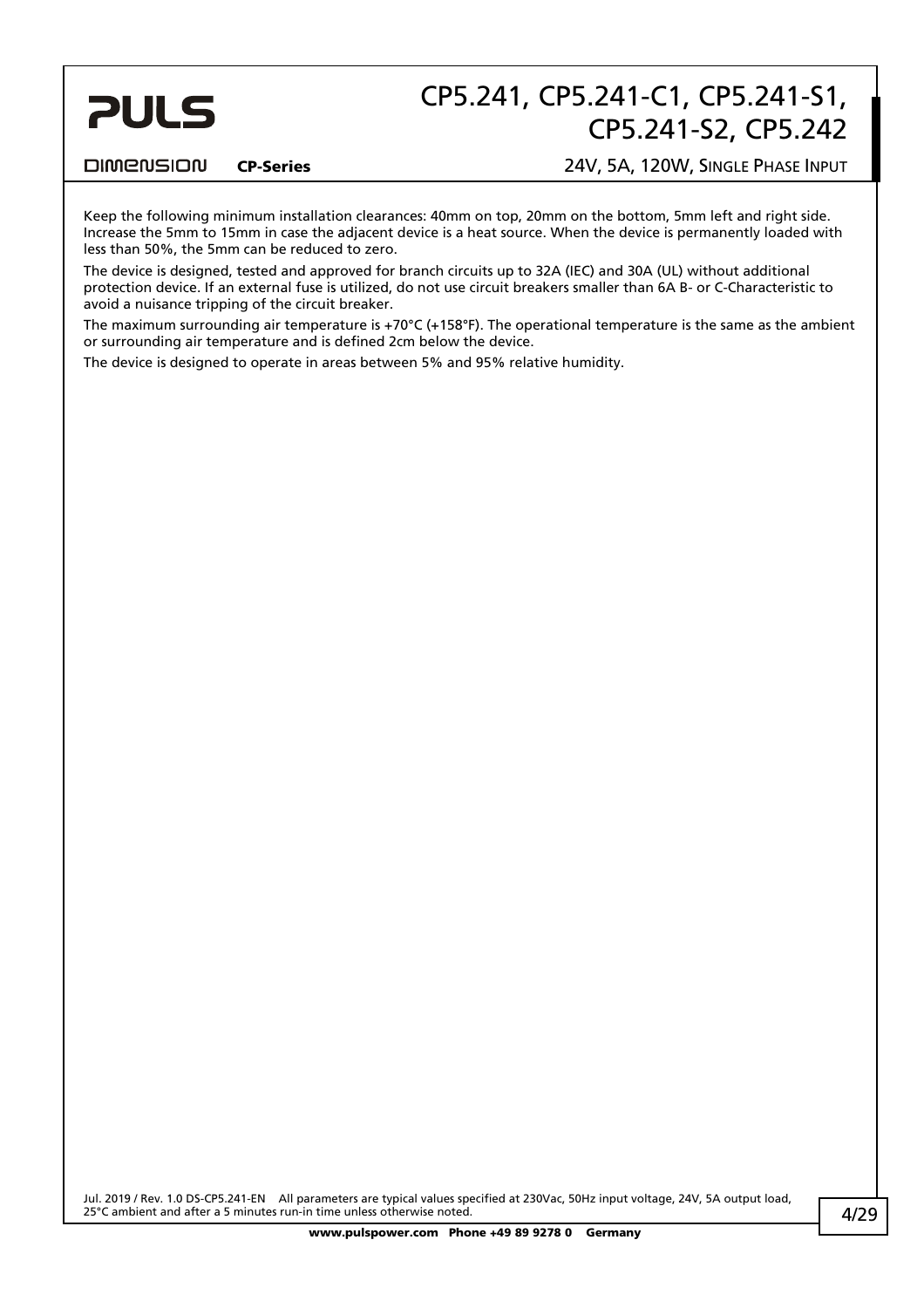

#### **DIMENSION**

CP-Series 24V, 5A, 120W, SINGLE PHASE INPUT

## 3. AC-INPUT

The device is suitable to be supplied from TN, TT or IT mains networks with AC voltage. For suitable DC supply voltages see chapter 4.

| AC input                        | Nom.                              | AC 100-240V                       |                                      |
|---------------------------------|-----------------------------------|-----------------------------------|--------------------------------------|
| AC input range                  | Min.                              | 85-264Vac<br>Continuous operation |                                      |
|                                 | Min.                              | 264-300Vac                        | Occasionally for maximal 500ms       |
| Allowed voltage L or N to earth | Max.                              | 300Vac                            | Continuous, according to IEC 60664-1 |
| Input frequency                 | Nom.                              | $50-60$ Hz                        | ±6%                                  |
| Turn-on voltage                 | Typ.                              | 80Vac                             | Steady-state value, see Fig. 3-1     |
| Shut-down voltage               | Typ.                              | 74Vac                             | Steady-state value, see Fig. 3-1     |
| External input protection       | See recommendations in chapter 2. |                                   |                                      |

|                   |      | <b>AC 100V</b>    | <b>AC 120V</b>    | <b>AC 230V</b>    |                                                                                                                               |
|-------------------|------|-------------------|-------------------|-------------------|-------------------------------------------------------------------------------------------------------------------------------|
| Input current     | Typ. | 1.30A             | 1.09A             | 0.60A             | At 24V, 5A, see Fig. 3-3                                                                                                      |
| Power factor      | Typ. | 0.99              | 0.98              | 0.91              | At 24V, 5A, see Fig. 3-4                                                                                                      |
| Crest factor      | Typ. | 1.7               | 1.8               | 2.2               | At 24V, 5A, The crest factor is the<br>mathematical ratio of the peak<br>value to RMS value of the input<br>current waveform. |
| Start-up delay    | Typ. | 420 <sub>ms</sub> | 380 <sub>ms</sub> | 385 <sub>ms</sub> | See Fig. 3-2                                                                                                                  |
| Rise time         | Typ. | 80 <sub>ms</sub>  | 80 <sub>ms</sub>  | 80 <sub>ms</sub>  | At 24V, 5A const. current load, 0mF<br>load capacitance, see Fig. 3-2                                                         |
|                   | Typ. | 100 <sub>ms</sub> | 100 <sub>ms</sub> | 110 <sub>ms</sub> | At 24V, 5A const. current load, 5mF<br>load capacitance,, see Fig. 3-2                                                        |
| Turn-on overshoot | Max. | 200mV             | 200mV             | 200mV             | See Fig. 3-2                                                                                                                  |



Fig. 3-3 Input current vs. output current at 24V output voltage



Fig. 3-1 Input voltage range Fig. 3-2 Turn-on behavior, definitions



Fig. 3-4 Power factor vs. output current at 24V output voltage

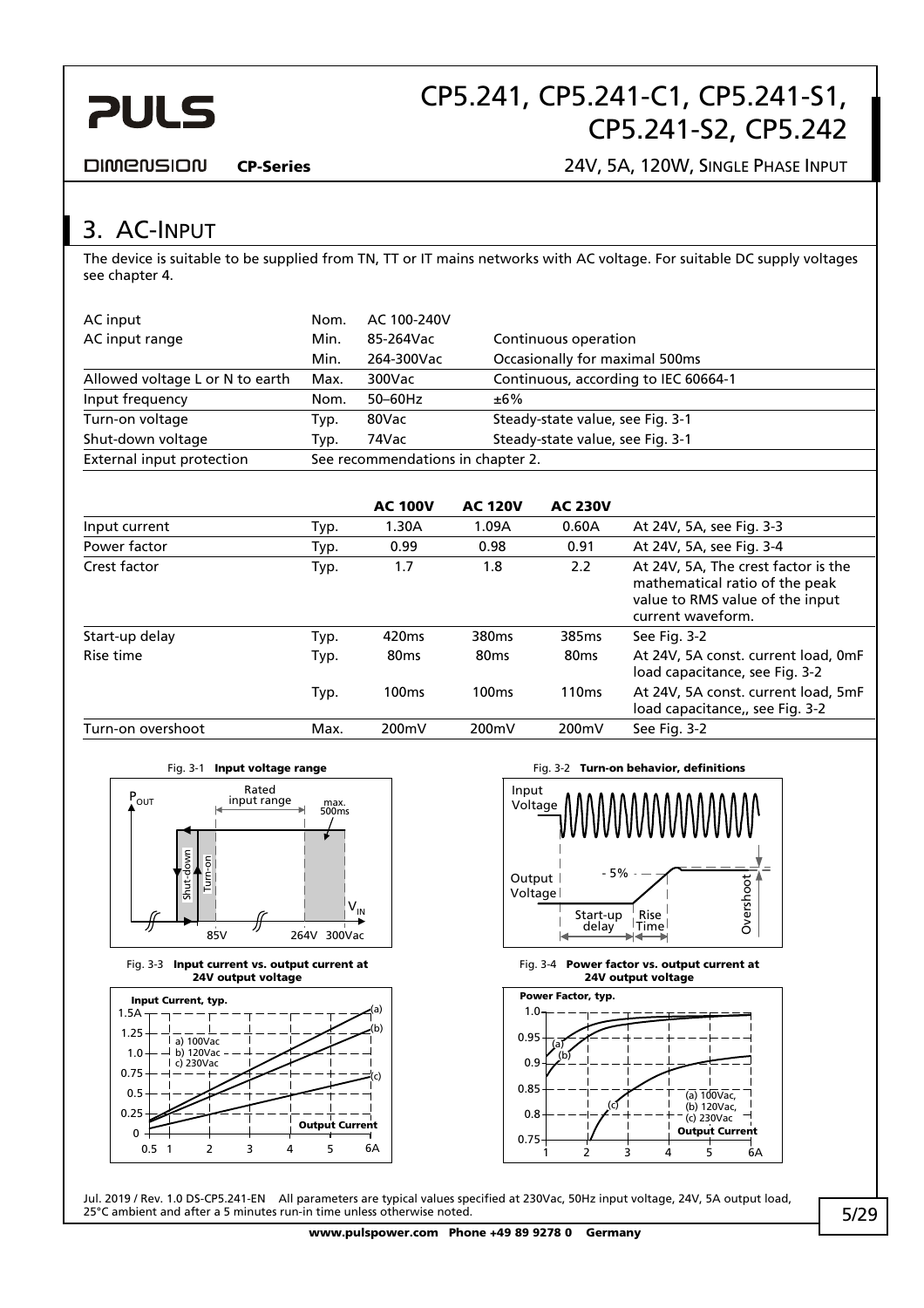

#### DIMENSION

CP-Series 24V, 5A, 120W, SINGLE PHASE INPUT

### 4. DC-INPUT

The device is suitable to be supplied from a DC input voltage. Use a battery or a similar DC source. A supply from the intermediate DC-bus of a frequency converter is not recommended and can cause a malfunction or damage the unit. Connect +pole to L, –pole to N and the PE terminal to an earth wire or to the machine ground.

| DC input                                             | Nom. | DC 110-150V | ±20%<br>For CP5.241, CP5.241-C1, CP5.241-S1, CP5.241-S2                 |
|------------------------------------------------------|------|-------------|-------------------------------------------------------------------------|
|                                                      | Nom. | DC 110-300V | $±20\%$<br>For CP5.242                                                  |
| DC input range                                       | Min. | 88-180Vdc   | Continuous operation<br>For CP5.241, CP5.241-C1, CP5.241-S1, CP5.241-S2 |
|                                                      |      | 88-360Vdc   | Continuous operation for CP5.242                                        |
| DC input current                                     | Typ. | 1.21A       | At 110Vdc, at 24V, 5A                                                   |
|                                                      | Typ. | 0.43A       | At 300Vdc, at 24V, 5A                                                   |
| Allowed Voltage $(+)$ or $($ - $)$ input<br>to Earth | Max. | 360Vdc      | Continuous according to IEC 60664-1                                     |
| Turn-on voltage                                      | Typ. | 74Vdc       | Steady state value                                                      |
| Shut-down voltage                                    | Typ. | 67Vdc       | Steady state value                                                      |
|                                                      |      |             |                                                                         |

Fig. 4-1 Wiring for DC Input

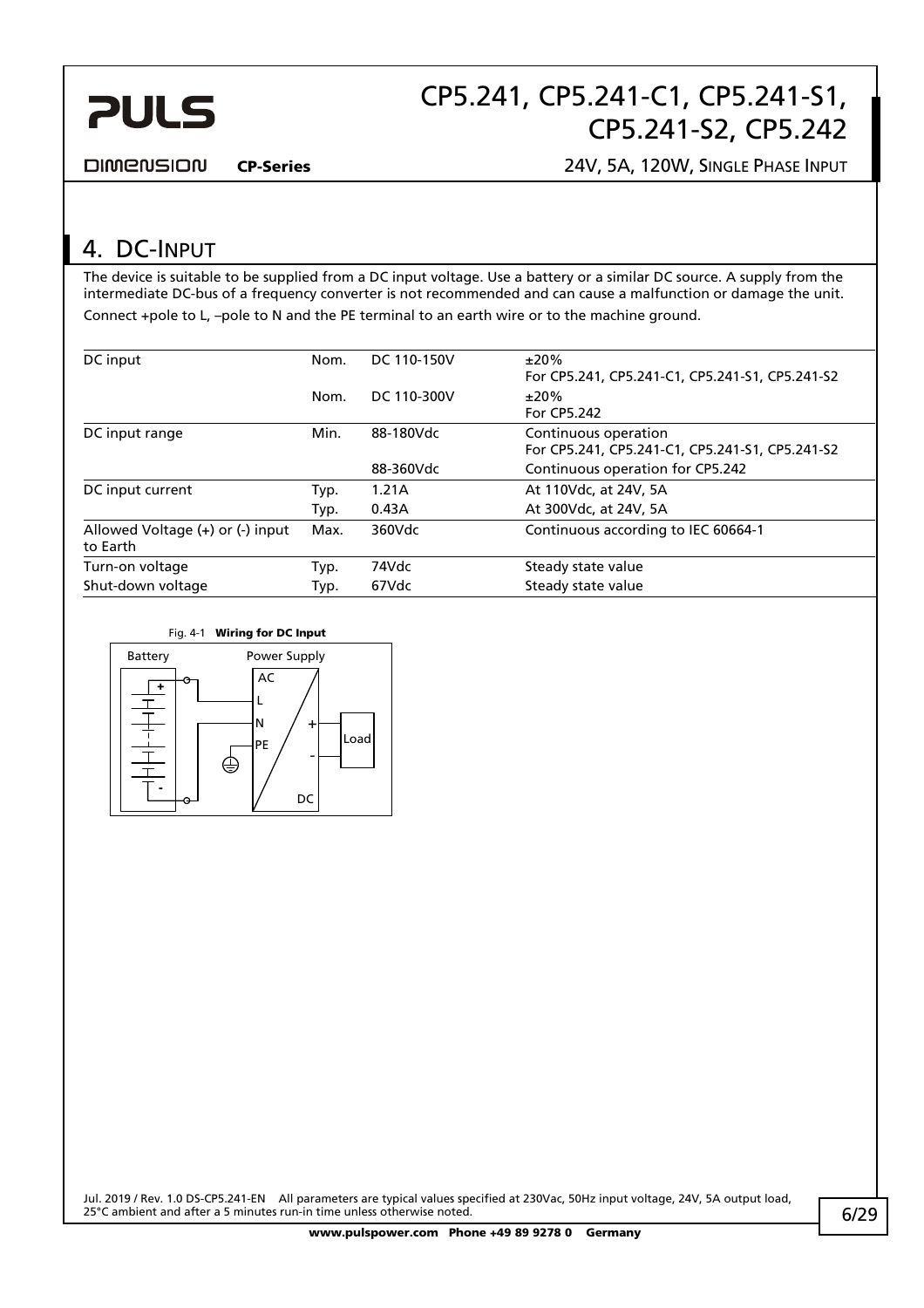

**DIMENSION** 

CP-Series 24V, 5A, 120W, SINGLE PHASE INPUT

### 5. INPUT INRUSH CURRENT

An active inrush limitation circuit (NTCs, which are bypassed by a relay contact) limits the input inrush current after turn-on of the input voltage.

The charging current into EMI suppression capacitors is disregarded in the first microseconds after switch-on.

|                |      | <b>AC 100V</b>      | <b>AC 120V</b>        | <b>AC 230V</b>     |                     |
|----------------|------|---------------------|-----------------------|--------------------|---------------------|
| Inrush current | Max. | 8A <sub>peak</sub>  | $7{\sf A}_{\sf peak}$ | $7A_{\rm peak}$    | At 40°C, cold start |
|                | Typ. | 5A <sub>peak</sub>  | $4A_{\text{peak}}$    | $4A_{\text{peak}}$ | At 25°C, cold start |
|                | Typ. | 5A <sub>peak</sub>  | 5A <sub>peak</sub>    | 6A <sub>peak</sub> | At 40°C, cold start |
| Inrush energy  | Max. | 0.4A <sup>2</sup> S | 0.5A <sup>2</sup> S   | 1A <sup>2</sup> S  | At 40°C, cold start |

#### Fig. 5-1 Typical turn-on behaviour at nominal load, 120Vac input and 25°C ambient



#### Fig. 5-2 Typical turn-on behaviour at nominal load, 230Vac input and 25°C ambient

| <b>SHIP ALL REPORTS</b><br>Input<br>voltage |
|---------------------------------------------|
|                                             |
| 200V/DIV<br>والمشمولين فاشتمشوها بي         |
| Output voltage                              |
|                                             |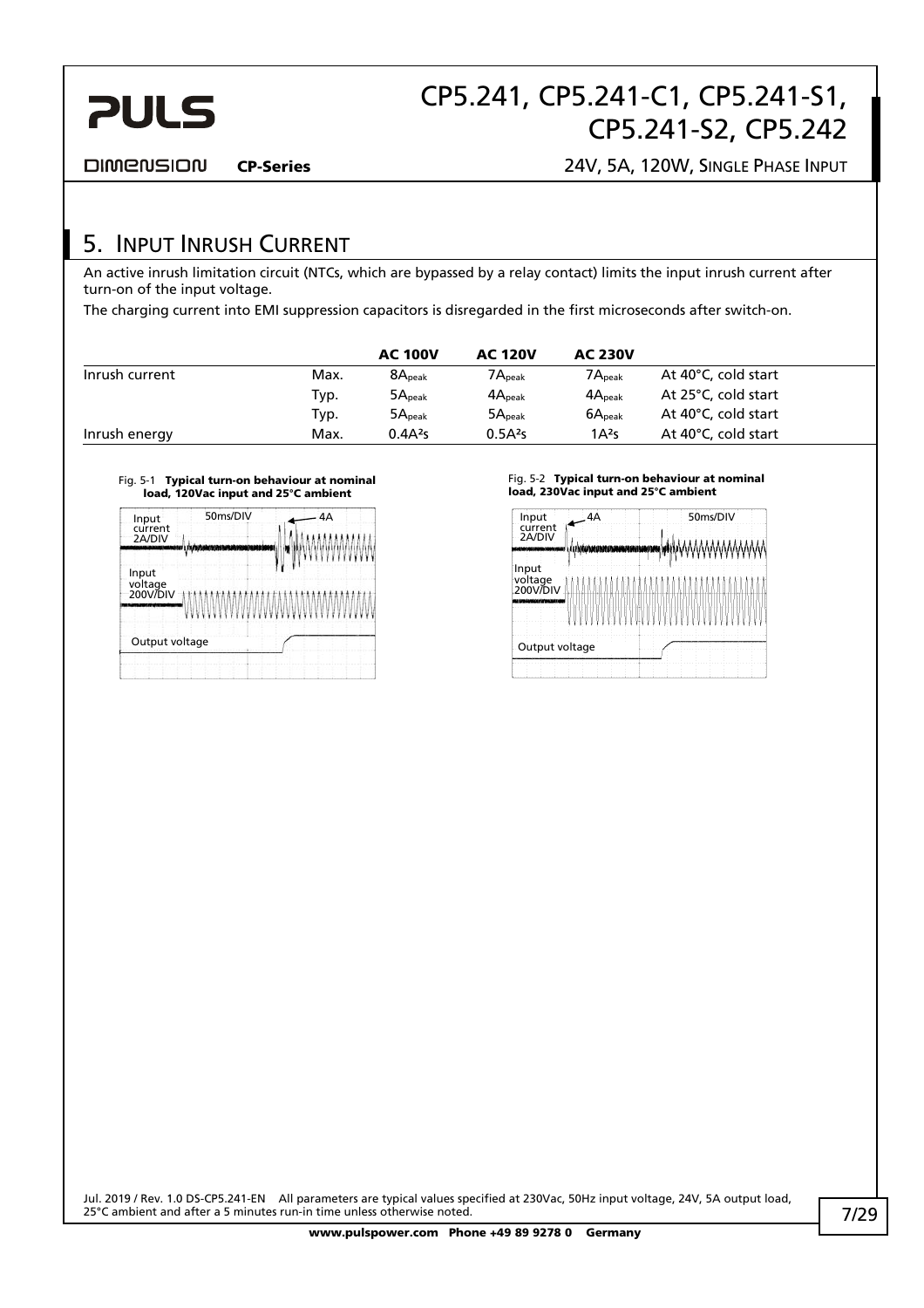

#### **DIMENSION**

CP-Series 24V, 5A, 120W, SINGLE PHASE INPUT

### 6. OUTPUT

The output provides a SELV/PELV rated voltage, which is galvanically isolated from the input voltage.

The output is designed to supply any kind of loads, including capacitive and inductive loads. If extreme large capacitors, such as EDLCs (electric double layer capacitors or "UltraCaps") with a capacitance > 0.3F are connected to the output, the unit might charge the capacitor in an intermittent mode.

The output is electronically protected against overload, no-load and short-circuits. In case of a protection event, audible noise may occur.

| Output voltage                  | Nom. | <b>24V</b>                              |                                                                                                                                                                                                                                                                                    |
|---------------------------------|------|-----------------------------------------|------------------------------------------------------------------------------------------------------------------------------------------------------------------------------------------------------------------------------------------------------------------------------------|
| Adjustment range                | Min. | 24-28V                                  | <b>Guaranteed value</b>                                                                                                                                                                                                                                                            |
|                                 | Max. | 30.0V                                   | This is the maximum output voltage which can<br>occur at the clockwise end position of the<br>potentiometer due to tolerances. It is not a<br>guaranteed value which can be achieved.                                                                                              |
| Factory settings                | Typ. | 24.1V                                   | ±0.2%, at full load and cold unit                                                                                                                                                                                                                                                  |
| Line regulation                 | Max. | 10 <sub>mV</sub>                        | Between 85 and 300Vac                                                                                                                                                                                                                                                              |
| Load regulation                 | Max. | 50mV                                    | Between 0A and 6A, static value, see Fig. 6-1                                                                                                                                                                                                                                      |
| Ripple and noise voltage        | Max. | 50mVpp                                  | Load >0.2A, Bandwidth 20Hz to 20MHz, 50Ohm                                                                                                                                                                                                                                         |
|                                 | Max. | 200mVpp                                 | Load <0.2A, Bandwidth 20Hz to 20MHz, 50Ohm                                                                                                                                                                                                                                         |
| Output current                  | Nom. | $6A^{1}$                                | At 24V and an ambient temperatures below 45°C                                                                                                                                                                                                                                      |
|                                 | Nom. | 5A                                      | At 24V and 60°C ambient temperature                                                                                                                                                                                                                                                |
|                                 | Nom. | 3.8A                                    | At 24V and 70°C ambient temperature                                                                                                                                                                                                                                                |
|                                 | Nom. | $5.1A^{1}$                              | At 28V and an ambient temperatures below 45°C                                                                                                                                                                                                                                      |
|                                 | Nom. | 4.3A                                    | At 28V and 60°C ambient temperature                                                                                                                                                                                                                                                |
|                                 | Nom. | 3.2A                                    | At 28V and 70°C ambient temperature                                                                                                                                                                                                                                                |
|                                 |      | Derate linearely between +45°C and +70° |                                                                                                                                                                                                                                                                                    |
| Fuse breaking current           | Typ. | <b>15A</b>                              | Up to 12ms once every five seconds, see Fig. 6-2.<br>The fuse braking current is an enhanced transient<br>current which helps to trip fuses on faulty output<br>branches. The output voltage stays above 20V.                                                                      |
| Overload behaviour              |      | Continuous current                      | For output voltage above 13Vdc, see Fig. 6-1                                                                                                                                                                                                                                       |
|                                 |      | Intermittent current <sup>2)</sup>      | For output voltage below 13Vdc, see Fig. 6-1                                                                                                                                                                                                                                       |
| Overload/ short-circuit current | Max. | 7.2A                                    | Continuous current, see Fig. 6-1                                                                                                                                                                                                                                                   |
|                                 | Typ. | <b>9A</b>                               | Intermitted current peak value for typ. 1s<br>Load impedance 50mOhm, see Fig. 6-3<br>Discharge current of output capacitors is not<br>included.                                                                                                                                    |
|                                 | Max. | 3.5A                                    | Intermitted current average value (R.M.S.)<br>Load impedance 50mOhm, see Fig. 6-3                                                                                                                                                                                                  |
| Output capacitance              | Typ. | 1 800µF                                 | Included inside the power supply                                                                                                                                                                                                                                                   |
| <b>Back-feeding loads</b>       | Max. | 35V                                     | The unit is resistant and does not show<br>malfunctioning when a load feeds back voltage to<br>the power supply. It does not matter whether the<br>power supply is on or off. The absorbing energy<br>can be calculated according to the built-in large<br>sized output capacitor. |
|                                 |      |                                         | 1) This current is also available for temperatures un to +70°C with a duty cycle of 10% and/ or not longer than 1 minute eveny 10 minutes                                                                                                                                          |

1) This current is also available for temperatures up to +70°C with a duty cycle of 10% and/ or not longer than 1 minute every 10 minutes. 2) At heavy overloads (when output voltage falls below 13V), the power supply delivers continuous output current for 1s. After this, the output is switched off for approx. 9s before a new start attempt is automatically performed. This cycle is repeated as long as the overload exists. If the overload has been cleared, the device will operate normally. See Fig. 6-3.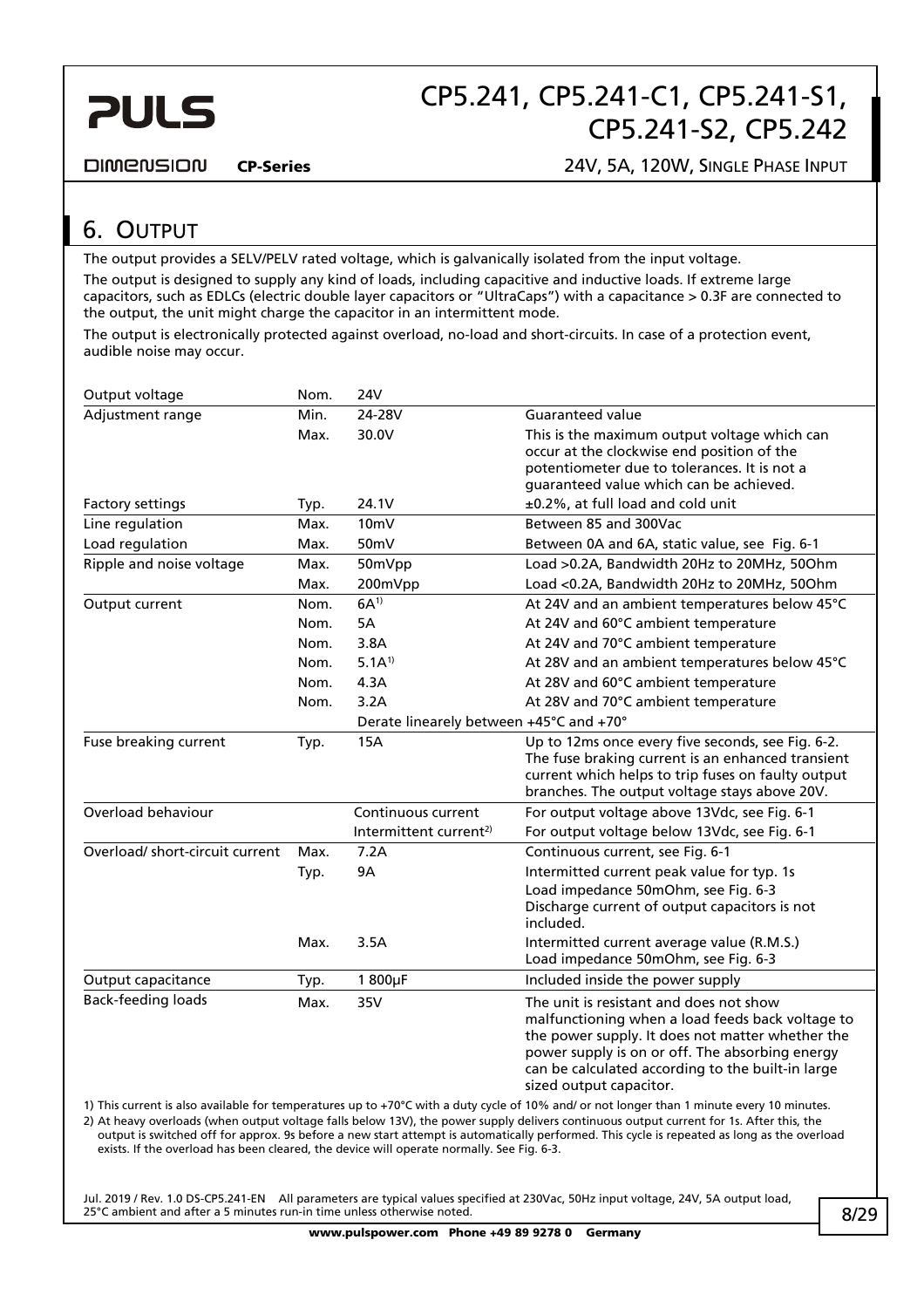

#### **DIMENSION**

#### CP-Series 24V, 5A, 120W, SINGLE PHASE INPUT



Fig. 6-3 Short-circuit on output, Hiccup*PLUS* mode, typ.



#### Fig. 6-2 Dynamic output current capability,

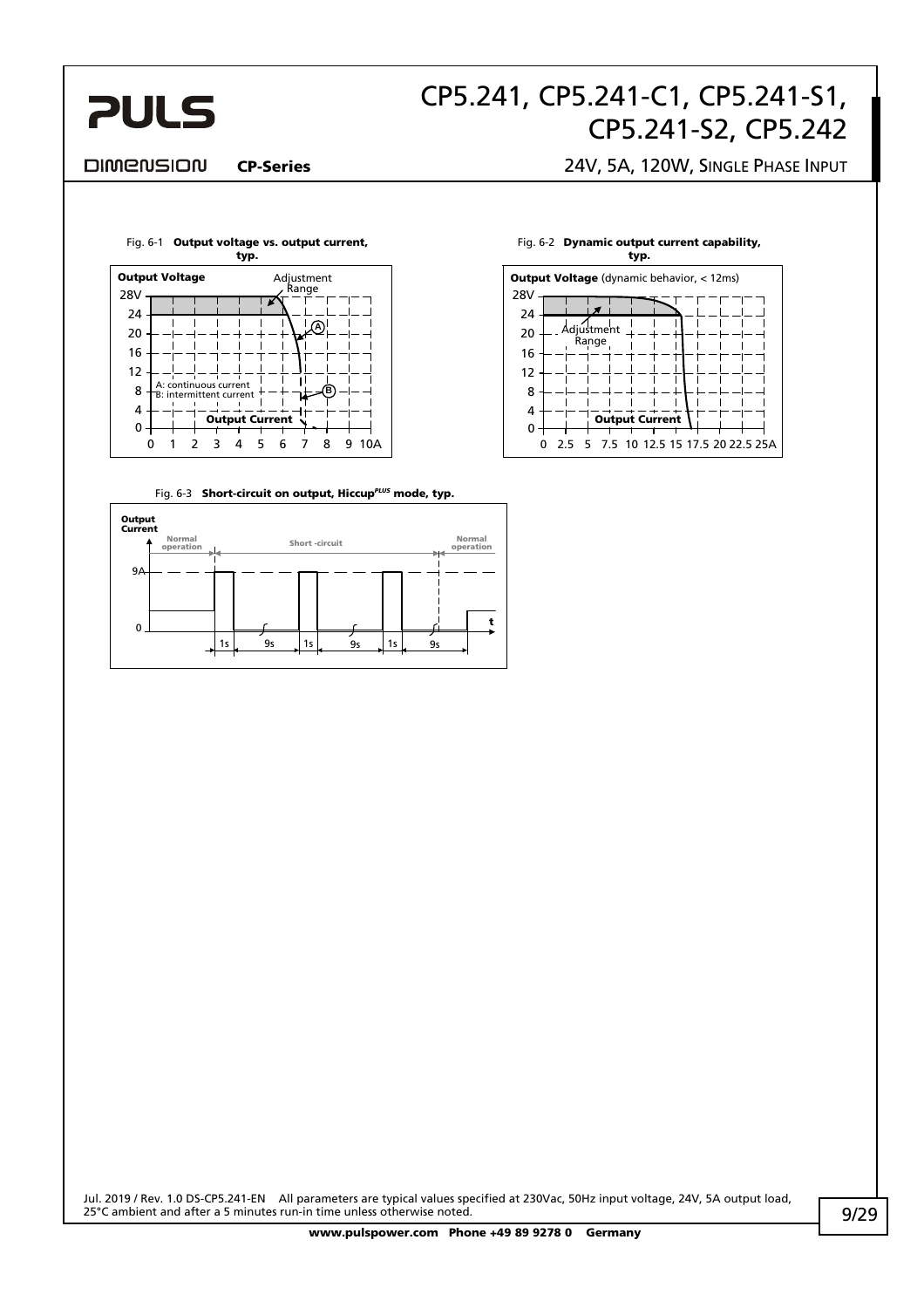

**DIMENSION** 

CP-Series 24V, 5A, 120W, SINGLE PHASE INPUT

## 7. HOLD-UP TIME

The hold-up time is the time during which a power supply's output voltage remains within specification following the loss of input power. The hold-up time is output load dependent. At no load, the hold-up time can be up to several seconds. The green DC-ok lamp is also on during this time.

|              |      | <b>AC 100V</b>   | <b>AC 120V</b>   | <b>AC 230V</b>   |                            |
|--------------|------|------------------|------------------|------------------|----------------------------|
| Hold-up Time | Typ. | 70 <sub>ms</sub> | 70 <sub>ms</sub> | 70 <sub>ms</sub> | At 24V, 2.5A, see Fig. 7-1 |
|              | Min. | 55 <sub>ms</sub> | 55 <sub>ms</sub> | 55 <sub>ms</sub> | At 24V, 2.5A, see Fig. 7-1 |
|              | Typ. | 35 <sub>ms</sub> | 35 <sub>ms</sub> | 35 <sub>ms</sub> | At 24V, 5A, see Fig. 7-1   |
|              | Min. | 27 <sub>ms</sub> | 27 <sub>ms</sub> | 27 <sub>ms</sub> | At 24V, 5A, see Fig. 7-1   |





## 8. DC-OK RELAY CONTACT

This feature monitors the output voltage on the output terminals of a running power supply.

| Contact closes       | As soon as the output voltage reaches typ. 90% of the adjusted output voltage level.                                                                                                   |
|----------------------|----------------------------------------------------------------------------------------------------------------------------------------------------------------------------------------|
| Contact opens        | As soon as the output voltage dips more than 10% below the adjusted output voltage.<br>Short dips will be extended to a signal length of 100ms. Dips shorter than 1ms will be ignored. |
| Switching hysteresis | Typically 0.7V                                                                                                                                                                         |
| Contact ratings      | Maximal 60Vdc 0.3A, 30Vdc 1A, 30Vac 0.5A, resistive load                                                                                                                               |
|                      | Minimal permissible load: 1mA at 5Vdc                                                                                                                                                  |
| Isolation voltage    | See dielectric strength table in section 18.                                                                                                                                           |

#### Fig. 8-1 DC-ok relay contact behavior

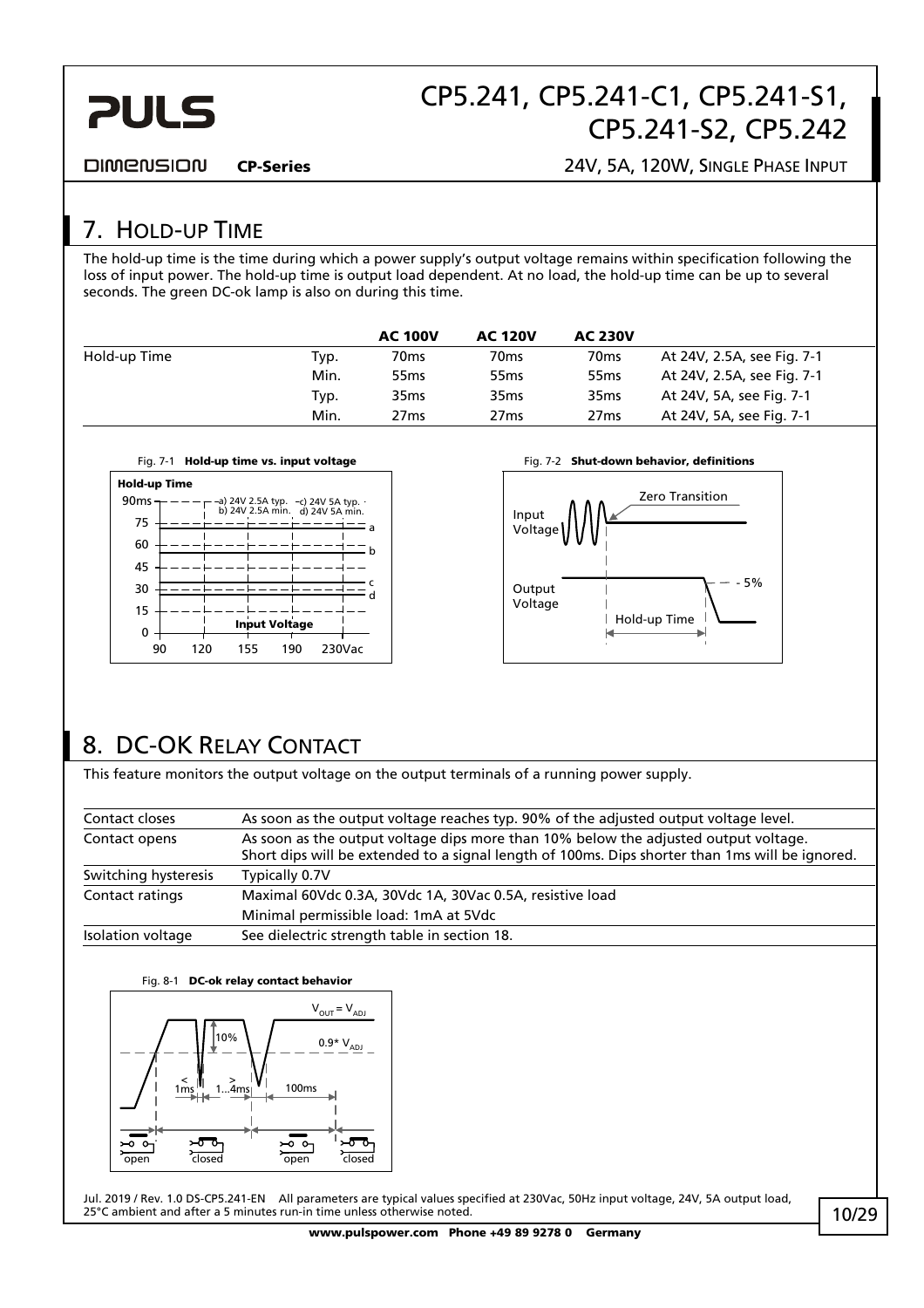# **PULS**

# CP5.241, CP5.241-C1, CP5.241-S1, CP5.241-S2, CP5.242

**DIMENSION** 

#### CP-Series 24V, 5A, 120W, SINGLE PHASE INPUT

### 9. EFFICIENCY AND POWER LOSSES

|                      |      | <b>AC 100V</b> | <b>AC 120V</b> | <b>AC 230V</b> |                                                       |
|----------------------|------|----------------|----------------|----------------|-------------------------------------------------------|
| Efficiency           | Typ. | 92.9%          | 93.6%          | 94.3%          | At 24V, 5A                                            |
|                      | Typ. | 92.7%          | 93.5%          | 94.5%          | At 24V, 6A (Power Boost)                              |
| Average efficiency*) | Typ. | 91.3%          | 91.7%          | 92.0%          | 25% at 1.25A, 25% at 2.5A,<br>25% at 3.75A, 25% at 5A |
| Power losses         | Typ. | 1.3W           | 1.3W           | 1.4W           | At 24V, 0A                                            |
|                      | Typ. | 4.6W           | 4.4W           | 4.1W           | At 24V, 2.5A                                          |
|                      | Typ. | 9.2W           | 8.2W           | 7.3W           | At 24V, 5A                                            |
|                      | Typ. | 11.3W          | 9.8W           | 8.4W           | At 24V, 6A (Power Boost)                              |

\*) The average efficiency is an assumption for a typical application where the power supply is loaded with 25% of the nominal load for 25% of the time, 50% of the nominal load for another 25% of the time, 75% of the nominal load for another 25% of the time and with 100% of the nominal load for the rest of the time.









Fig. 9-2 Losses vs. output current at 24V, typ.



Fig. 9-4 Losses vs. input voltage at 24V, 5A,

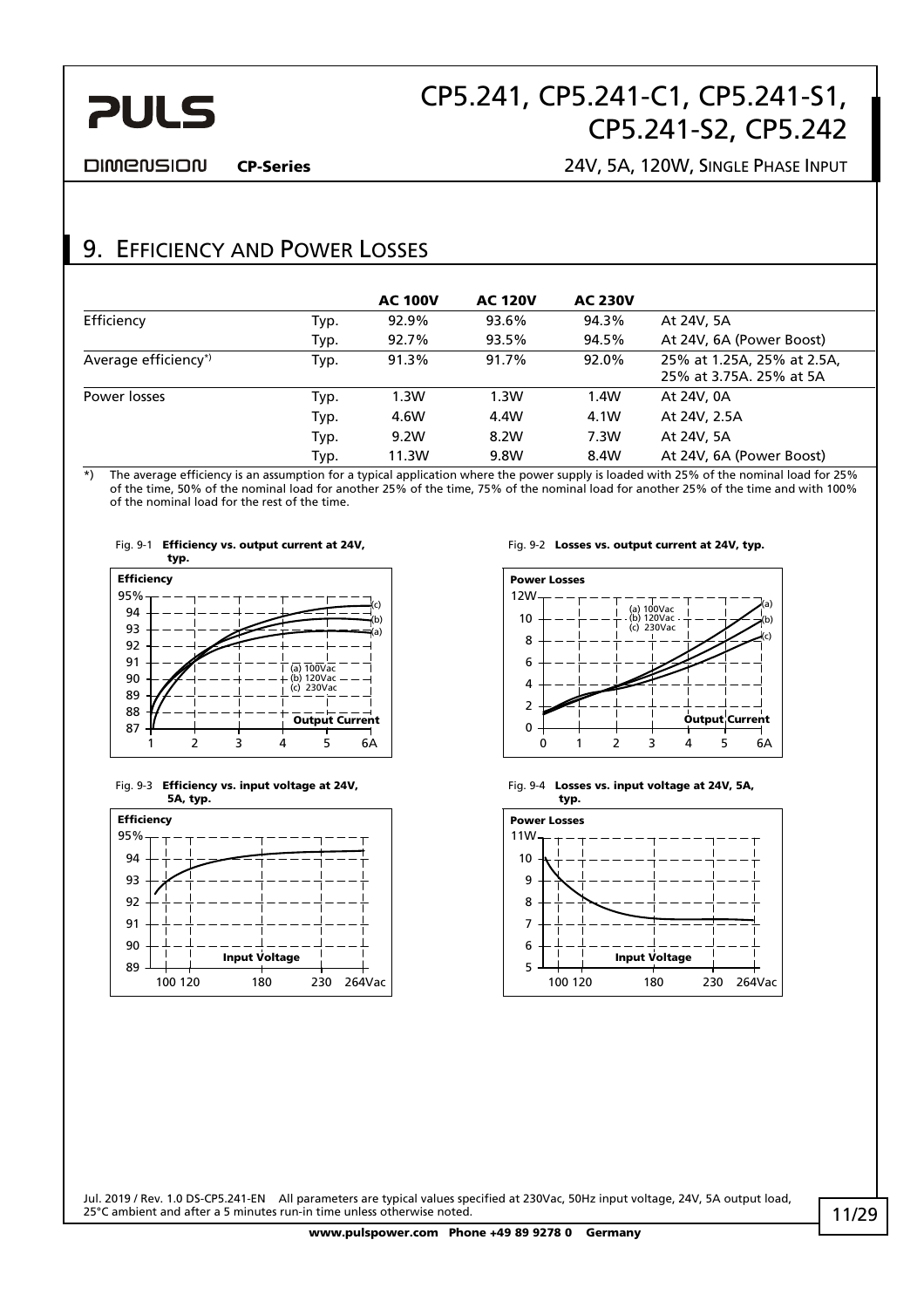

**DIMENSION** 

CP-Series 24V, 5A, 120W, SINGLE PHASE INPUT



25°C ambient and after a 5 minutes run-in time unless otherwise noted. www.pulspower.com Phone +49 89 9278 0 Germany 12/29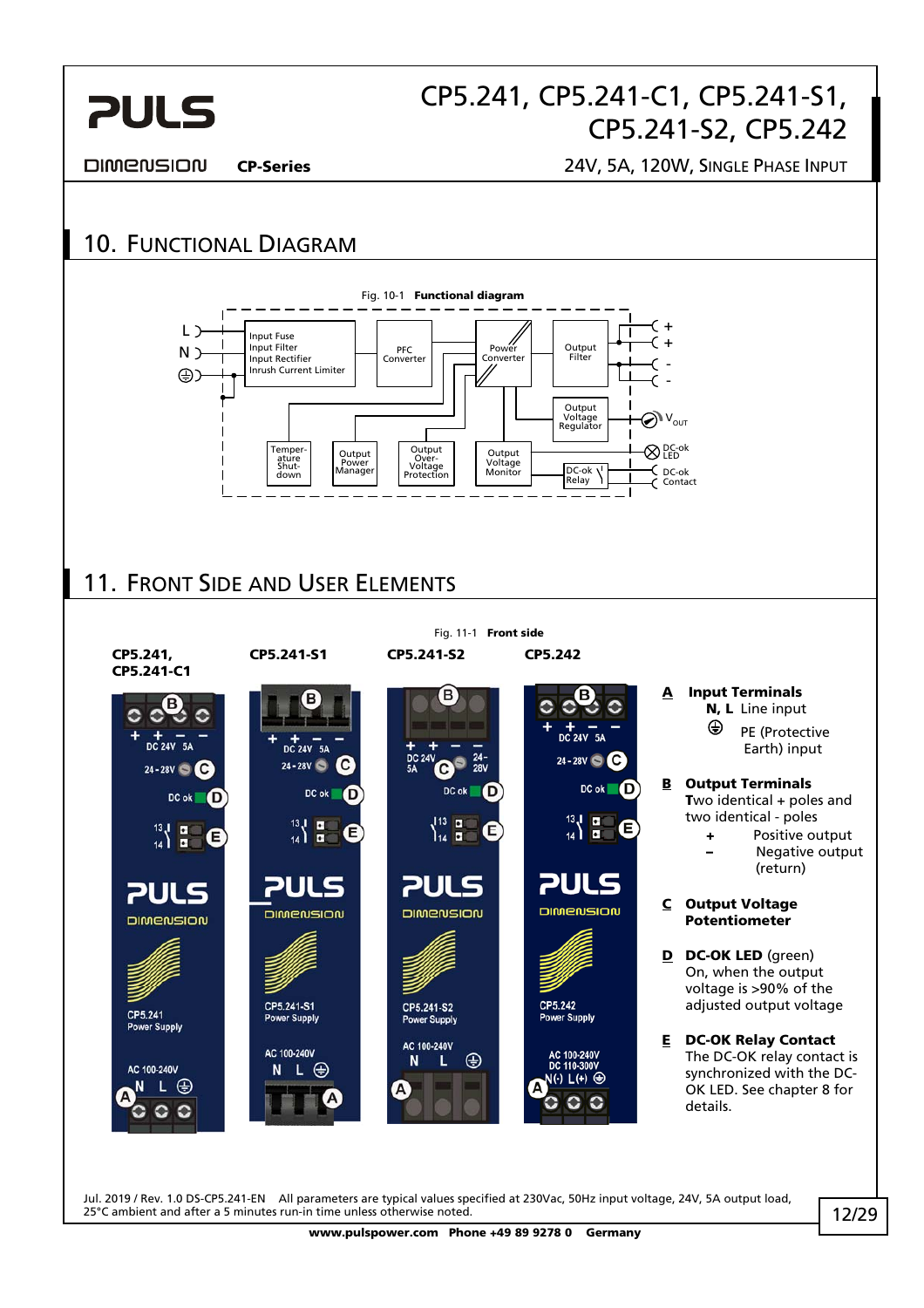

**DIMENSION** 

#### CP-Series 24V, 5A, 120W, SINGLE PHASE INPUT

### 12. CONNECTION TERMINALS

The terminals are IP20 Finger safe constructed and suitable for field- and factory wiring.

| CP5.241, CP5.241-C1, CP5.242            | Input                                      | Output                                     | <b>DC-OK-Signal</b>               |
|-----------------------------------------|--------------------------------------------|--------------------------------------------|-----------------------------------|
| <b>Type</b>                             | Screw termination                          | Screw termination                          | Push-in termination               |
| Solid wire                              | Max. $6mm2$                                | Max. $6mm^2$                               | Max. $1.5$ mm <sup>2</sup>        |
| Stranded wire                           | Max. $4mm2$                                | Max. $4mm2$                                | Max. $1.5$ mm <sup>2</sup>        |
| <b>American Wire Gauge</b>              | AWG 20-10                                  | AWG 20-10                                  | AWG 24-16                         |
| Max. wire diameter (including ferrules) | 2.8 <sub>mm</sub>                          | 2.8 <sub>mm</sub>                          | 1.6 <sub>mm</sub>                 |
| Recommended tightening torque           | Max. 1Nm, 9lb-in                           | Max. 1Nm, 9lb-in                           |                                   |
| Wire stripping length                   | 7mm / 0.28inch                             | 7mm / 0.28inch                             | 7mm / 0.28inch                    |
| Screwdriver                             | 3.5mm slotted or cross-<br>head No 2       | 3.5mm slotted or cross-<br>head No 2       | 3mm slotted to open<br>the spring |
| CP5.241-S1                              | Input                                      | Output                                     | <b>DC-OK-Signal</b>               |
| <b>Type</b>                             | Quick-connect spring-<br>clamp termination | Quick-connect spring-<br>clamp termination | Push-in termination               |
| Solid wire                              | Max. $6mm2$                                | Max. $6mm2$                                | Max. $1.5$ mm <sup>2</sup>        |
| Stranded wire                           | Max. $4mm2$                                | Max. $4mm2$                                | Max. $1.5$ mm <sup>2</sup>        |
| <b>American Wire Gauge</b>              | AWG 20-10                                  | AWG 20-10                                  | AWG 24-16                         |
| Max. wire diameter (including ferrules) | 2.8 <sub>mm</sub>                          | 2.8 <sub>mm</sub>                          | 1.6 <sub>mm</sub>                 |
| Wire stripping length                   | 10mm / 0.4inch                             | 10mm / 0.4inch                             | 7mm / 0.28inch                    |
| Screwdriver                             |                                            |                                            | 3mm slotted to open<br>the spring |
| CP5.241-S2                              | Input                                      | Output                                     | <b>DC-OK-Signal</b>               |
| Type                                    | Push-in termination                        | Push-in termination                        | Push-in termination               |
| Solid wire                              | Max. $2.5$ mm <sup>2</sup>                 | Max. $2.5$ mm <sup>2</sup>                 | Max. $1.5$ mm <sup>2</sup>        |
| Stranded wire                           | Max. $2.5$ mm <sup>2</sup>                 | Max. $2.5$ mm <sup>2</sup>                 | Max. $1.5$ mm <sup>2</sup>        |
| Stranded wire with ferrules             | Max. $1.5$ mm <sup>2</sup>                 | Max. $1.5$ mm <sup>2</sup>                 | Max. $1.5$ mm <sup>2</sup>        |
| <b>American Wire Gauge</b>              | AWG 24-12                                  | AWG 24-12                                  | AWG 24-16                         |
| Max. wire diameter (including ferrules) | 2.3mm                                      | 2.3mm                                      | 1.6 <sub>mm</sub>                 |
| Wire stripping length                   | 10mm / 0.4inch                             | 10mm / 0.4inch                             | 7mm / 0.28inch                    |
| Screwdriver                             | 3.0mm slotted to open<br>the spring        | 3.0mm slotted to open<br>the spring        | 3mm slotted to open<br>the spring |

#### Daisy chaining:

Daisy chaining (jumping from one power supply output to the next) is allowed as long as the average output current through one terminal pin does not exceed 25A or 15A for the CP5.241-S2. If the current is higher, use a separate distribution terminal block as shown in Fig. 12-2.





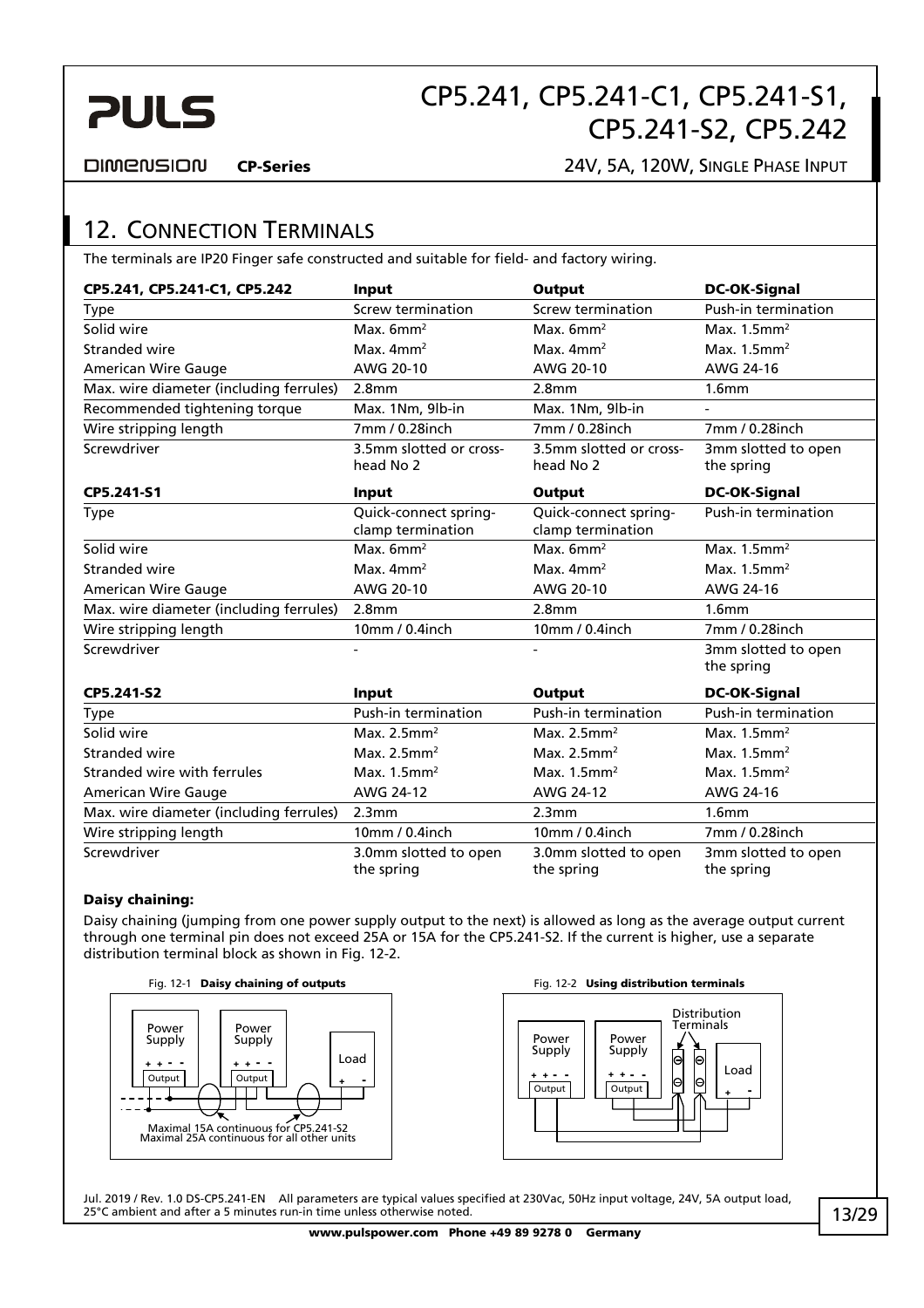

**DIMENSION** 

CP-Series 24V, 5A, 120W, SINGLE PHASE INPUT

### 13. LIFETIME EXPECTANCY

The Lifetime expectancy shown in the table indicates the minimum operating hours (service life) and is determined by the lifetime expectancy of the built-in electrolytic capacitors. Lifetime expectancy is specified in operational hours and is calculated according to the capacitor's manufacturer specification. The manufacturer of the electrolytic capacitors only guarantees a maximum life of up to 15 years (131 400h). Any number exceeding this value is a calculated theoretical lifetime which can be used to compare devices.

|                     | <b>AC 100V</b> | <b>AC 120V</b> | <b>AC 230V</b> |                                 |
|---------------------|----------------|----------------|----------------|---------------------------------|
| Lifetime expectancy | 265 000h       | 270 000h       | 274 000h       | At 24V, 2.5A and $40^{\circ}$ C |
|                     | 748 000h       | 764 000h       | 775 000h       | At 24V, 2.5A and $25^{\circ}$ C |
|                     | 128 000h       | 143 000h       | 166 000h       | At 24V, 5A and $40^{\circ}$ C   |
|                     | 363 000h       | 405 000h       | 469 000h       | At 24V, 5A and $25^{\circ}$ C   |
|                     | 81 000h        | 96 000h        | 119 000h       | At 24V, 6A and $40^{\circ}$ C   |
|                     | 228 000h       | 271 000h       | 336 000h       | At 24V, 6A and $25^{\circ}$ C   |

### 14. MTBF

MTBF stands for Mean Time Between Failure, which is calculated according to statistical device failures, and indicates reliability of a device. It is the statistical representation of the likelihood of a unit to fail and does not necessarily represent the life of a product.

The MTBF figure is a statistical representation of the likelihood of a device to fail. A MTBF figure of e.g. 1 000 000h means that statistically one unit will fail every 100 hours if 10 000 units are installed in the field. However, it can not be determined if the failed unit has been running for 50 000h or only for 100h.

For these types of units the MTTF (Mean Time To Failure) value is the same value as the MTBF value.

|                          | <b>AC 100V</b> | <b>AC 120V</b> | <b>AC 230V</b> |                                            |
|--------------------------|----------------|----------------|----------------|--------------------------------------------|
| MTBF SN 29500, IEC 61709 | 800 000h       | 807 000h       | 867 000h       | At 24V, 5A and $40^{\circ}$ C              |
|                          | 402 000h       | 1414 000h      | 1 510 000h     | At 24V, 5A and $25^{\circ}$ C              |
| MTBF MIL HDBK 217F       | 339 000h       | 343 000h       | 368 000h       | At 24V, 5A and 40°C;<br>Ground Benign GB40 |
|                          | 490 000h       | 496 000h       | 529 000h       | At 24V, 5A and 25°C;<br>Ground Benign GB25 |
|                          | 81 000h        | 83 000h        | 89 000h        | At 24V, 5A and 40°C;<br>Ground Fixed GF40  |
|                          | 109 000h       | 111 000h       | 119 000h       | At 24V, 5A and 25°C;<br>Ground Fixed GF25  |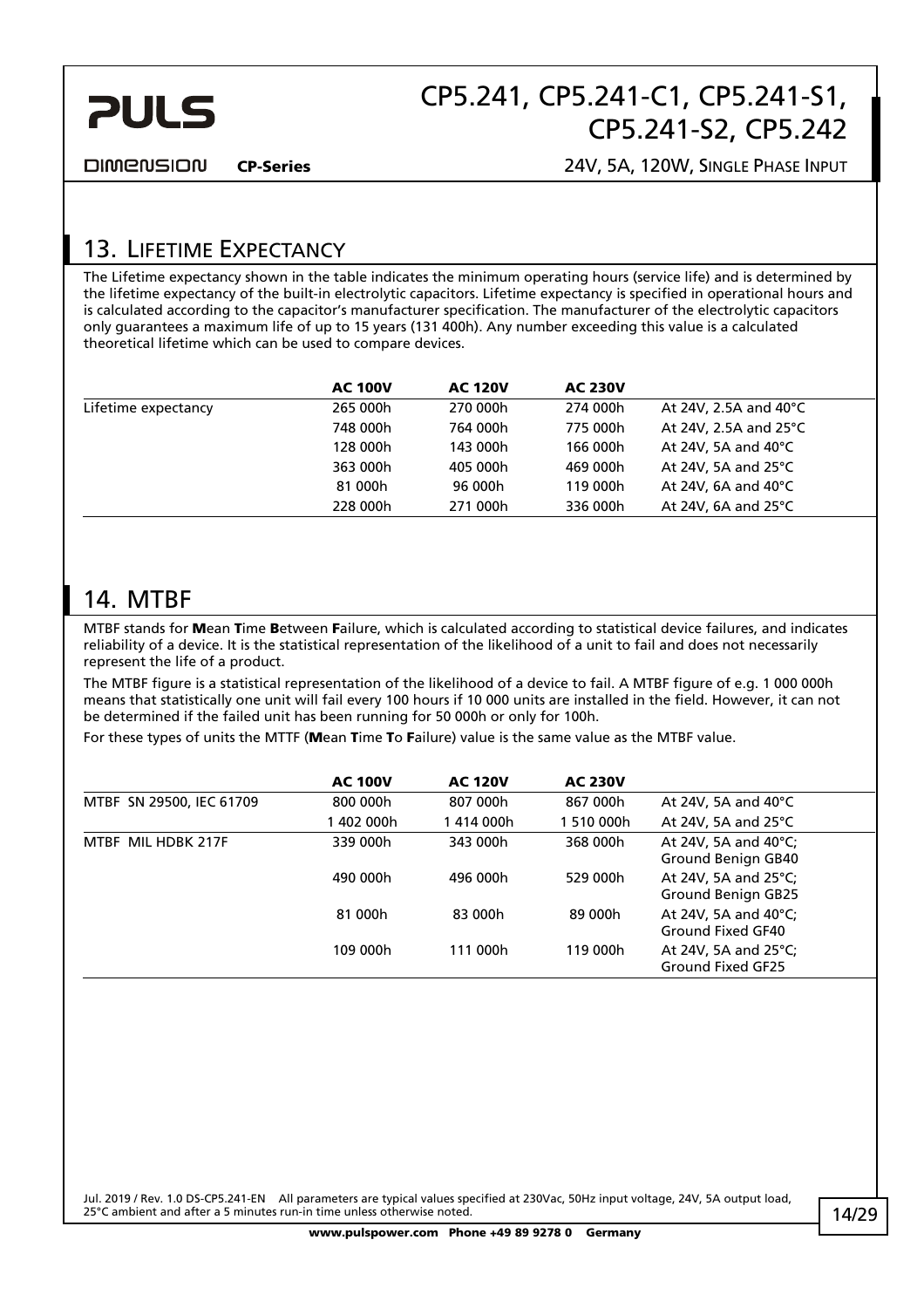

**DIMENSION** 

CP-Series 24V, 5A, 120W, SINGLE PHASE INPUT

# 15. EMC

The EMC behavior of the device is designed for applications in industrial environment as well as in residential, commercial and light industry environments.

The device is investigated according to EN 61000-6-1, EN 61000-6-2, EN 61000-6-3 and EN 61000-6-4.

#### EMC Immunity

| Electrostatic discharge        | EN 61000-4-2    | Contact discharge                    | 8kV               | Criterion A        |
|--------------------------------|-----------------|--------------------------------------|-------------------|--------------------|
|                                |                 | Air discharge                        | 15kV              | Criterion A        |
| Electromagnetic RF field       | EN 61000-4-3    | 80MHz-2.7GHz                         | 20V/m             | Criterion A        |
| <b>Fast transients (Burst)</b> | EN 61000-4-4    | Input lines                          | 4kV               | Criterion A        |
|                                |                 | Output lines                         | 2kV               | Criterion A        |
|                                |                 | DC-OK signal (coupling clamp)        | 2kV               | Criterion A        |
| Surge voltage on input         | EN 61000-4-5    | $L \rightarrow N$                    | 2kV               | Criterion A        |
|                                |                 | $L \rightarrow PE, N \rightarrow PE$ | 4kV               | Criterion A        |
| Surge voltage on output        | EN 61000-4-5    | $+ \rightarrow -$                    | 1kV               | Criterion A        |
|                                |                 | $+/ \rightarrow$ PE                  | 2kV               | Criterion A        |
| Surge voltage on DC-OK         | EN 61000-4-5    | DC-OK signal $\rightarrow$ PE        | 1kV               | Criterion A        |
| Conducted disturbance          | EN 61000-4-6    | 0.15-80MHz                           | 20V               | Criterion A        |
| Mains voltage dips             | EN 61000-4-11   | 0% of 100Vac                         | 0Vac, 20ms        | Criterion A        |
|                                |                 | 40% of 100Vac                        | 40Vac, 200ms      | Criterion C        |
|                                |                 | 70% of 100Vac                        | 70Vac, 500ms      | Criterion A        |
|                                |                 | 0% of 200Vac                         | 0Vac, 20ms        | Criterion A        |
|                                |                 | 40% of 200Vac                        | 80Vac, 200ms, <4A | <b>Criterion A</b> |
|                                |                 | 40% of 200Vac                        | 80Vac, 200ms, >4A | Criterion C        |
|                                |                 | 70% of 200Vac                        | 140Vac, 500ms     | Criterion A        |
| Voltage interruptions          | EN 61000-4-11   | 0% of 200Vac (=0V)                   | 5000ms            | Criterion C        |
| <b>Powerful transients</b>     | <b>VDE 0160</b> | Over entire load range               | 750V, 0.3ms       | Criterion A        |
|                                |                 |                                      |                   |                    |

Performance criterions:

A: The device shows normal operation behavior within the defined limits.

C: Temporary loss of function is possible. The device may shut-down and restarts by itself. No damage or hazards for the device will occur.

#### EMC Emission

| Conducted emission<br>input lines  | EN 55011, EN 55022, FCC Part 15, CISPR 11, CISPR 22 Class B |                                                              |
|------------------------------------|-------------------------------------------------------------|--------------------------------------------------------------|
| Conducted emission<br>output lines | IEC/CISPR 16-1-2, IEC/CISPR 16-2-1                          | Limits for local DC power<br>networks fulfilled              |
| Radiated emission                  | EN 55011, EN 55022                                          | Class B                                                      |
| Harmonic input current (PFC)       | EN 61000-3-2                                                | Fulfilled for Class A equipment                              |
| Voltage fluctuations, flicker      | EN 61000-3-3                                                | Fulfilled tested with constant<br>current loads, non pulsing |

This device complies with FCC Part 15 rules.

Operation is subjected to following two conditions: (1) this device may not cause harmful interference, and (2) this device must accept any interference received, including interference that may cause undesired operation.

#### Switching Frequencies

| <b>PFC</b> converter | 30kHz to 140kHz | Input voltage and output load dependent |
|----------------------|-----------------|-----------------------------------------|
| Main converter       | 60kHz to 140kHz | Output load dependent                   |
| Auxiliary converter  | 30kHz to 60kHz  | Output load dependent                   |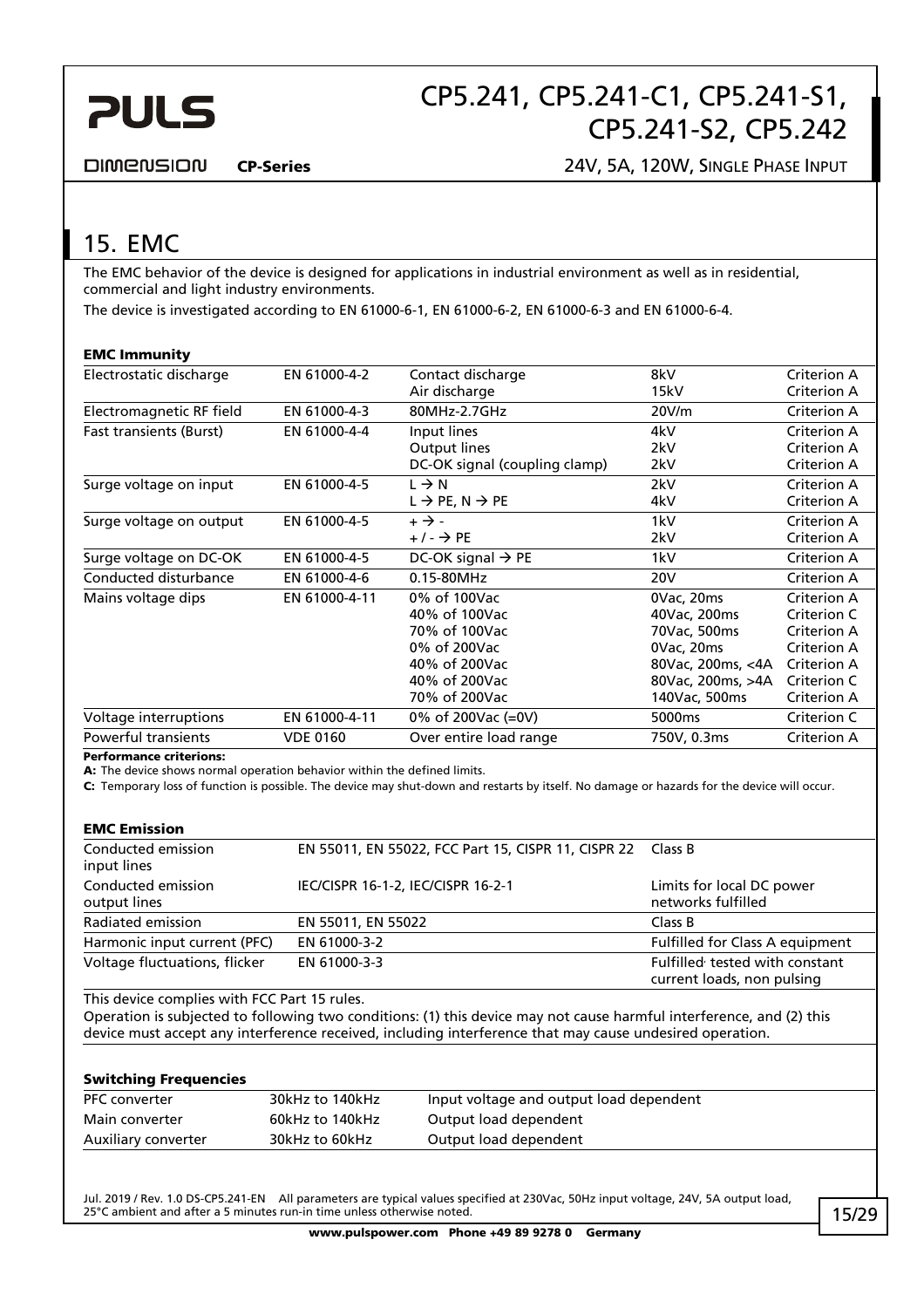# **PULS**

# CP5.241, CP5.241-C1, CP5.241-S1, CP5.241-S2, CP5.242

**DIMENSION** 

CP-Series 24V, 5A, 120W, SINGLE PHASE INPUT

# 16. ENVIRONMENT

| Operational temperature | -25°C to +70°C (-13°F to 158°F)                                                                                                                 | Operational temperature is the same as the ambient<br>or surrounding temperature and is defined as the air<br>temperature 2cm below the unit.                                                                                     |  |
|-------------------------|-------------------------------------------------------------------------------------------------------------------------------------------------|-----------------------------------------------------------------------------------------------------------------------------------------------------------------------------------------------------------------------------------|--|
| Storage temperature     | -40°C to +85°C (-40°F to 185°F)                                                                                                                 | For storage and transportation                                                                                                                                                                                                    |  |
| Output de-rating        | $1.6$ W/ $^{\circ}$ C<br>3W/°C<br>0.33A/1000m or 5°C/1000m                                                                                      | Between +45°C and +60°C (113°F to 140°F)<br>Between +60°C and +70°C (140°F to 158°F)<br>For altitudes >2000m (6560ft), see Fig. 16-2<br>The de-rating is not hardware controlled. The user has to take this into consideration to |  |
|                         |                                                                                                                                                 | stay below the de-rated current limits in order not to overload the unit.                                                                                                                                                         |  |
| Humidity                | 5 to 95% r.h.                                                                                                                                   | According to IEC 60068-2-30                                                                                                                                                                                                       |  |
| Atmospheric pressure    | 110-54kPa                                                                                                                                       | See Fig. 16-2 for details                                                                                                                                                                                                         |  |
| Altitude                | Up to 5000m (16 400ft)                                                                                                                          | See Fig. 16-2 for details                                                                                                                                                                                                         |  |
| Over-voltage category   | Ш                                                                                                                                               | According to IEC 60664-1 for altitudes up to 2000m                                                                                                                                                                                |  |
|                         | Ш                                                                                                                                               | According to IEC 60664-1, for altitudes above 2000m                                                                                                                                                                               |  |
| Degree of pollution     | $\mathcal{P}$                                                                                                                                   | According to IEC 62477-1, not conductive                                                                                                                                                                                          |  |
| Vibration sinusoidal    | $2-17.8$ Hz: $\pm 1.6$ mm;<br>17.8-500Hz: 2q<br>2 hours / axis                                                                                  | According to IEC 60068-2-6                                                                                                                                                                                                        |  |
| Shock                   | 30g 6ms, 20g 11ms<br>3 bumps per direction, 18<br>bumps in total                                                                                | According to IEC 60068-2-27                                                                                                                                                                                                       |  |
|                         |                                                                                                                                                 | Shock and vibration is tested in combination with DIN-Rails according to EN 60715 with a<br>height of 15mm and a thickness of 1.3mm and standard orientation.                                                                     |  |
| LABS compatibility      | As a rule, only non-silicon precipitating materials are used. The unit conforms to the<br>LABS criteria and is suitable for use in paint shops. |                                                                                                                                                                                                                                   |  |
| Corrosive gases         |                                                                                                                                                 | Tested according to ISA-71.04-1985, Severity Level G3 and IEC 60068-2-60 Test Ke<br>Method 4 for a service life of minimum 10years in these environments.                                                                         |  |
| Audible noise           | Some audible noise may be emitted from the power supply during no load, overload or<br>short circuit.                                           |                                                                                                                                                                                                                                   |  |



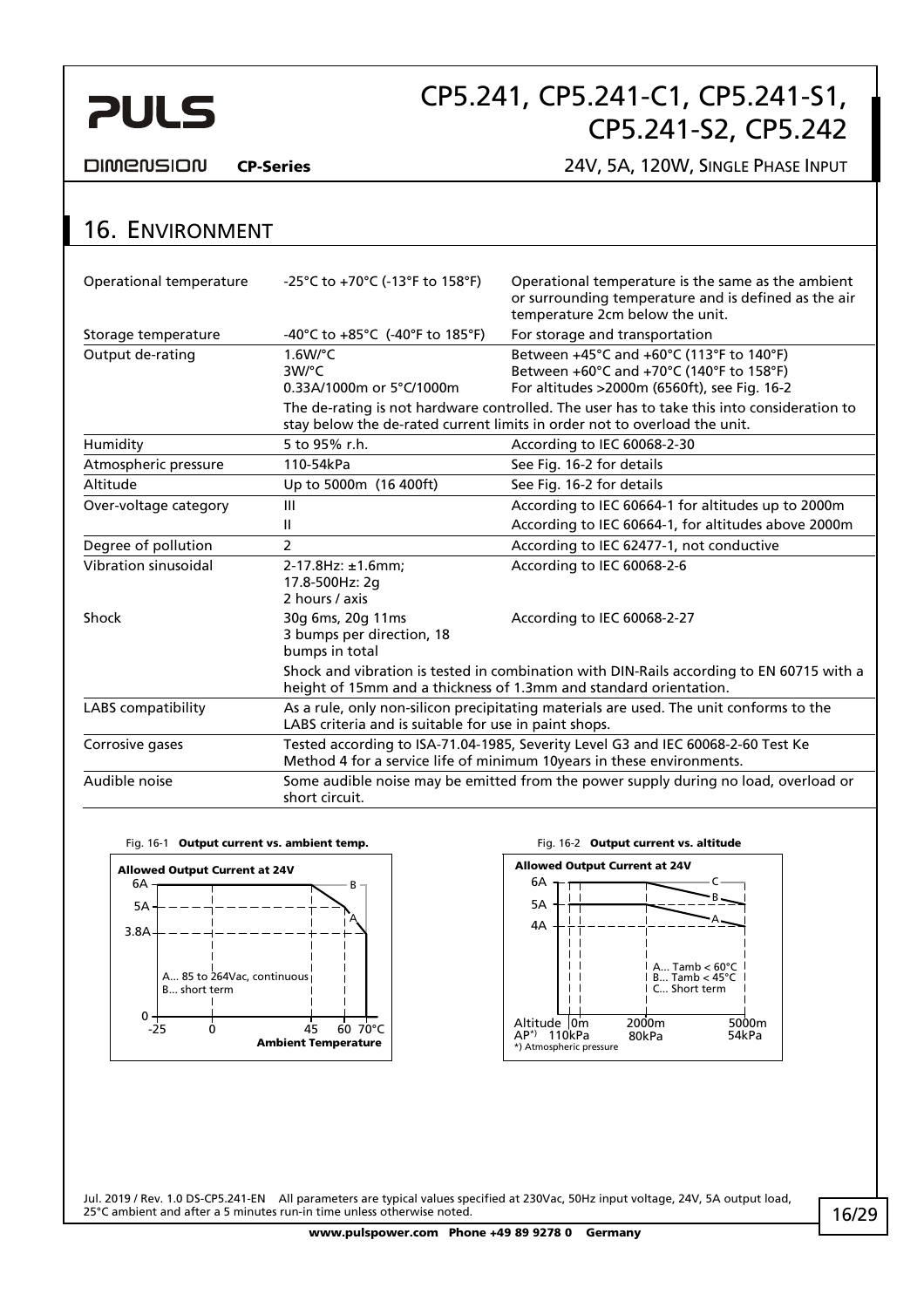

**DIMENSION** 

CP-Series 24V, 5A, 120W, SINGLE PHASE INPUT

### 17. SAFETY AND PROTECTION FEATURES

| <b>Isolation resistance</b>     | Min. | 500MOhm                       | At delivered condition between input and output,<br>measured with 500Vdc                                                                                                                                                                                                                                                                                                                                                                                                                            |
|---------------------------------|------|-------------------------------|-----------------------------------------------------------------------------------------------------------------------------------------------------------------------------------------------------------------------------------------------------------------------------------------------------------------------------------------------------------------------------------------------------------------------------------------------------------------------------------------------------|
|                                 | Min. | 500MOhm                       | At delivered condition between input and PE,<br>measured with 500Vdc                                                                                                                                                                                                                                                                                                                                                                                                                                |
|                                 | Min. | 500MOhm                       | At delivered condition between output and PE,<br>measured with 500Vdc                                                                                                                                                                                                                                                                                                                                                                                                                               |
|                                 | Min. | 500MOhm                       | At delivered condition between output and DC-OK<br>contacts, measured with 500Vdc                                                                                                                                                                                                                                                                                                                                                                                                                   |
| PE resistance                   | Max. | 0.1Ohm                        | Resistance between PE terminal and the housing in<br>the area of the DIN-rail mounting bracket.                                                                                                                                                                                                                                                                                                                                                                                                     |
| Output over-voltage protection  | Typ. | 30.5Vdc                       |                                                                                                                                                                                                                                                                                                                                                                                                                                                                                                     |
|                                 | Max. | 32.0Vdc                       |                                                                                                                                                                                                                                                                                                                                                                                                                                                                                                     |
|                                 |      |                               | In case of an internal defect, a redundant circuit limits the maximum output<br>voltage. The output shuts down and performs three restart attempts. If the<br>failure continues, the output shuts down. Cycle input power to reset.                                                                                                                                                                                                                                                                 |
| Class of protection             |      |                               | According to IEC 61140                                                                                                                                                                                                                                                                                                                                                                                                                                                                              |
|                                 |      |                               | A PE (Protective Earth) connection is required                                                                                                                                                                                                                                                                                                                                                                                                                                                      |
| Degree of protection            |      | <b>IP 20</b>                  | According to EN/IEC 60529                                                                                                                                                                                                                                                                                                                                                                                                                                                                           |
| Over-temperature protection     |      | Included                      | Output shut-down with automatic restart.<br>Temperature sensors are installed on critical<br>components inside the unit and turn the unit off in<br>safety critical situations, which can happen e.g. when<br>ambient temperature is too high, ventilation is<br>obstructed or the de-rating requirements are not<br>followed. There is no correlation between the<br>operating temperature and turn-off temperature<br>since this is dependent on input voltage, load and<br>installation methods. |
| Input transient protection      |      | MOV (Metal Oxide<br>Varistor) | For protection values see chapter 15 (EMC).                                                                                                                                                                                                                                                                                                                                                                                                                                                         |
| Internal input fuse             |      | Included                      | Not user replaceable slow-blow high-braking<br>capacity fuse                                                                                                                                                                                                                                                                                                                                                                                                                                        |
| Touch current (leakage current) | Typ. | 0.10mA / 0.27mA               | At 100Vac, 50Hz, TN-, TT-mains / IT-mains                                                                                                                                                                                                                                                                                                                                                                                                                                                           |
|                                 | Typ. | 0.13mA / 0.38mA               | At 120Vac, 60Hz, TN-, TT-mains / IT-mains                                                                                                                                                                                                                                                                                                                                                                                                                                                           |
|                                 | Typ. | 0.20mA / 0.60mA               | At 230Vac, 50Hz, TN-, TT-mains / IT-mains                                                                                                                                                                                                                                                                                                                                                                                                                                                           |
|                                 | Max. | 0.13mA / 0.35mA               | At 110Vac, 50Hz, TN-, TT-mains / IT-mains                                                                                                                                                                                                                                                                                                                                                                                                                                                           |
|                                 | Max. | 0.17mA / 0.51mA               | At 132Vac, 60Hz, TN-, TT-mains / IT-mains                                                                                                                                                                                                                                                                                                                                                                                                                                                           |
|                                 | Max. | 0.27mA / 0.81mA               | At 264Vac, 50Hz, TN-, TT-mains / IT-mains                                                                                                                                                                                                                                                                                                                                                                                                                                                           |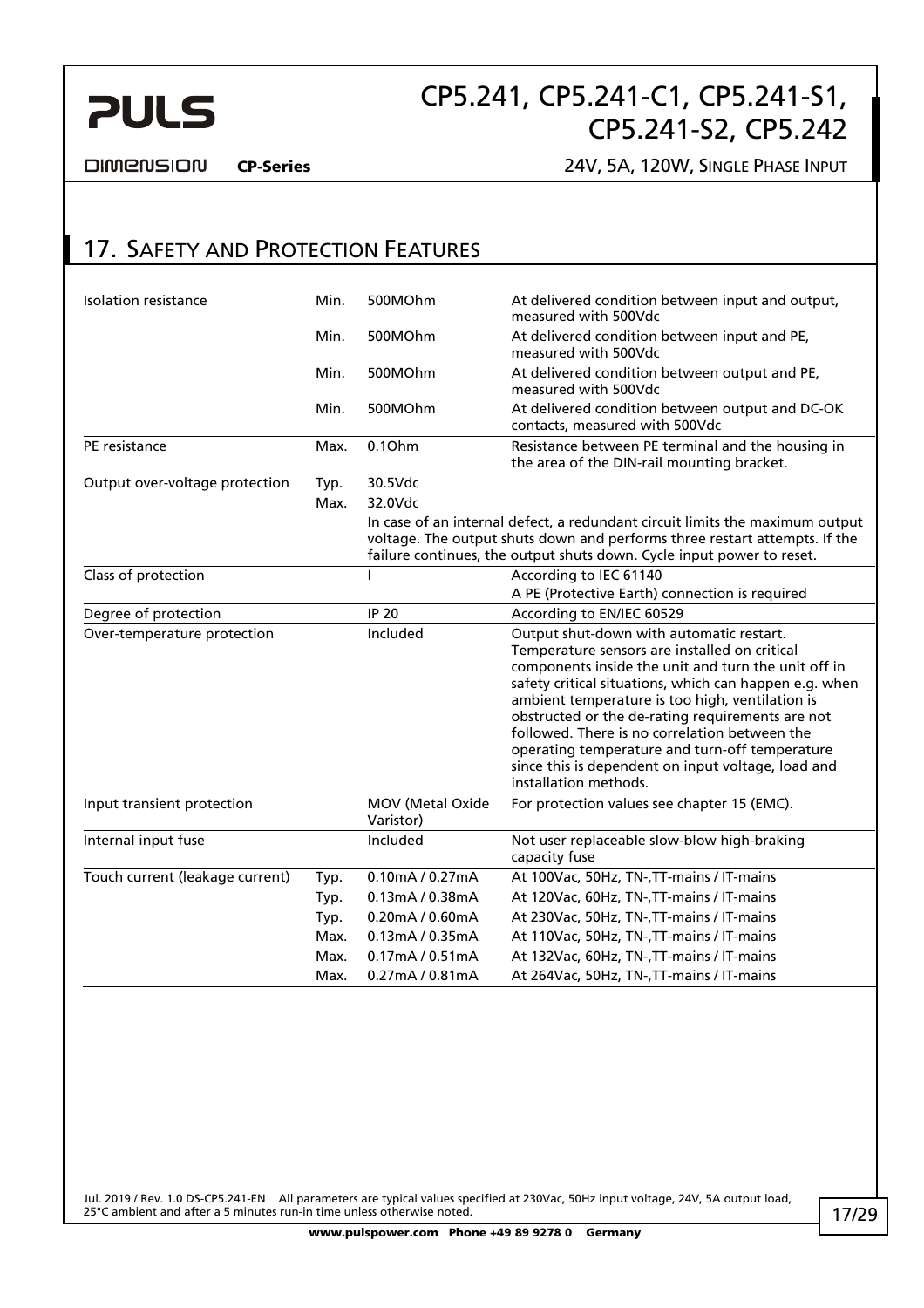

**DIMENSION** 

CP-Series 24V, 5A, 120W, SINGLE PHASE INPUT

### 18. DIELECTRIC STRENGTH

The output voltage is floating and has no ohmic connection to the ground.

The output is insulated to the input by a double or reinforced insulation.

Type and routine tests are conducted by the manufacturer. Field tests may be conducted in the field using the appropriate test equipment which applies the voltage with a slow ramp (2s up and 2s down). Connect all inputterminals together as well as all output poles before conducting the test. When testing, set the cut-off current settings to the value in the table below.

We recommend that either the + pole or the – pole shall be connected to the protective earth system. This helps to avoid situations in which a load starts unexpectedly or can not be switched off when unnoticed earth faults occur.



| Fig. 18-1 | <b>Dielectric strength</b> |       |                                        |     |         | в       |         |        |  |
|-----------|----------------------------|-------|----------------------------------------|-----|---------|---------|---------|--------|--|
| ıt        |                            | DC-ok | Type test                              | 60s | 2500Vac | 3000Vac | 1000Vac | 500Vac |  |
|           | $B^{\star}$                |       | Routine test                           | 5s  | 2500Vac | 2500Vac | 500Vac  | 500Vac |  |
|           |                            |       | Field test                             | 5s  | 2000Vac | 2000Vac | 500Vac  | 500Vac |  |
| A         |                            | D     | Field test cut-off<br>current settings |     | >10mA   | >10mA   | >20mA   | >1mA   |  |
|           |                            |       |                                        |     |         |         |         |        |  |

 $R^*$ 

When testing input to DC-OK ensure that the maximal voltage between DC-OK and the output is not exceeded (column D). We recommend connecting DC-OK pins and the output pins together when performing the test.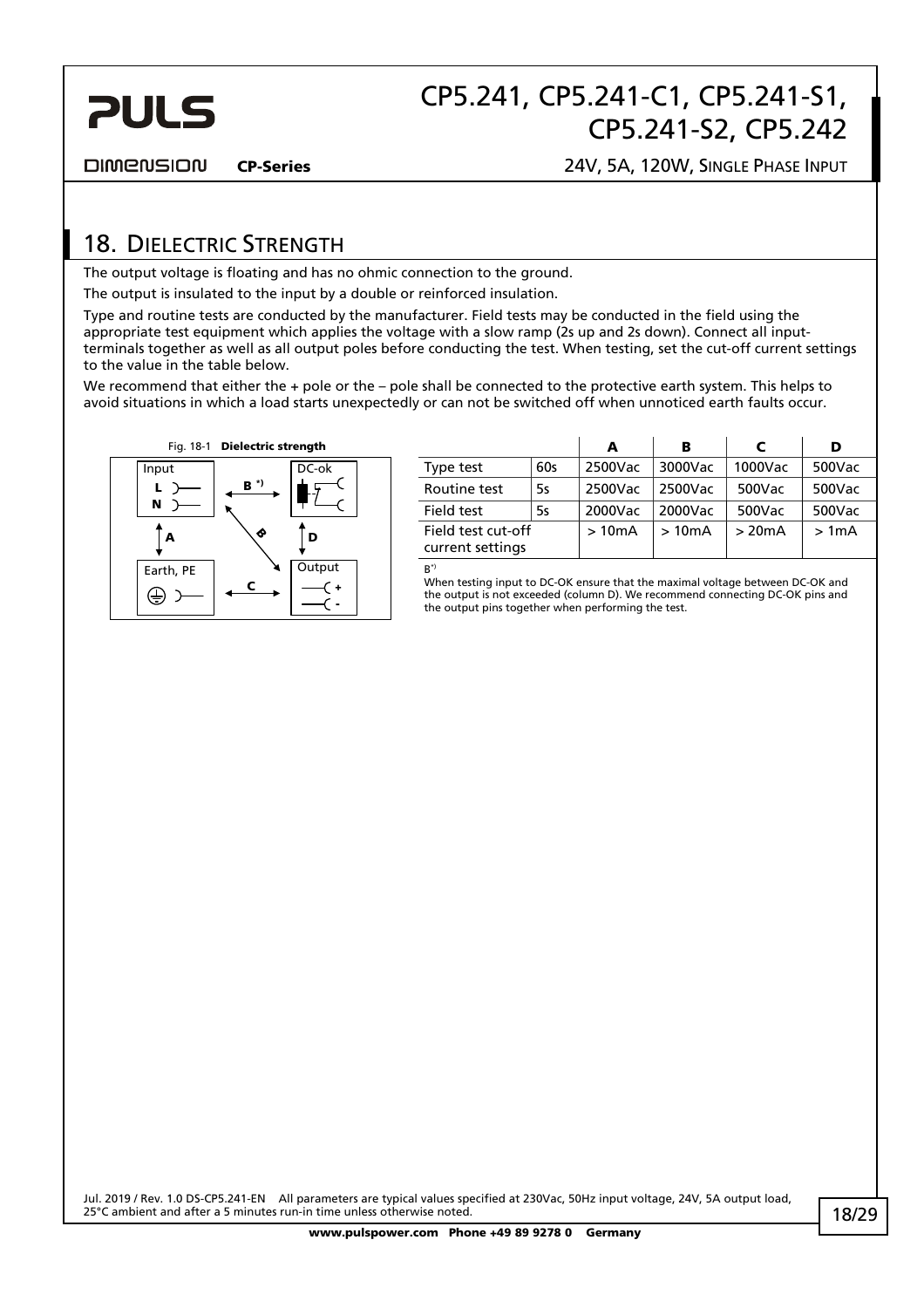

**DIMENSION** 

CP-Series 24V, 5A, 120W, SINGLE PHASE INPUT

### 19. APPROVALS AND FULFILLED STANDARDS

| <b>IEC 61010</b>                             | <i><b>IECEE</b></i><br><b>CB SCHEME</b> | <b>CB Scheme Certificate</b><br>IEC 61010-2-201 Electrical Equipment for Measurement, Control<br>and Laboratory Use - Particular requirements for control<br>equipment                                                                          |
|----------------------------------------------|-----------------------------------------|-------------------------------------------------------------------------------------------------------------------------------------------------------------------------------------------------------------------------------------------------|
| <b>IEC 62368</b>                             | <b>IECEE</b><br><b>CB SCHEME</b>        | <b>CB Scheme Certificate</b><br>IEC 62368-1 Audio/video, information and communication<br>technology equipment - Safety requirements<br>Output safety level: ES1                                                                                |
| UL 61010-2-201<br>(former UL 508)<br>planned | Ind. Cont. Eq.                          | UL Certificate<br>Listed equipment for category NMTR - UL 61010-2-201 Electrical<br>Equipment for Measurement, Control and Laboratory Use -<br>Particular requirements for control equipment<br>Applicable for US and Canada<br>E-File: E198865 |

### 20. REGULATORY COMPLIANCE

| CE                     | $\epsilon$   | EU Declaration of Conformity<br>Trade conformity assessment for Europe<br>The CE mark indicates conformance with the European<br>- RoHS directive,<br>- EMC directive and the<br>- Low-voltage directive (LVD) |
|------------------------|--------------|----------------------------------------------------------------------------------------------------------------------------------------------------------------------------------------------------------------|
| <b>REACH Directive</b> | <b>REACH</b> | Manufacturer's Statement<br>EU-Regulation regarding the Registration, Evaluation,<br>Authorisation and Restriction of Chemicals                                                                                |
| <b>WEEE Directive</b>  |              | <b>Manufacturer's Statement</b><br>EU-Directive on Waste Electrical and Electronic Equipment                                                                                                                   |
| RoHS (China RoHS 2)    |              | Manufacturer's Statement<br>Administrative Measures for the Restriction of the Use of<br>Hazardous Substances in Electrical and Electronic Products<br>25 years                                                |
| EAC                    |              | <b>EAC Certificate</b><br>EAC EurAsian Conformity - Registration Russia, Kazakhstan and<br><b>Belarus</b>                                                                                                      |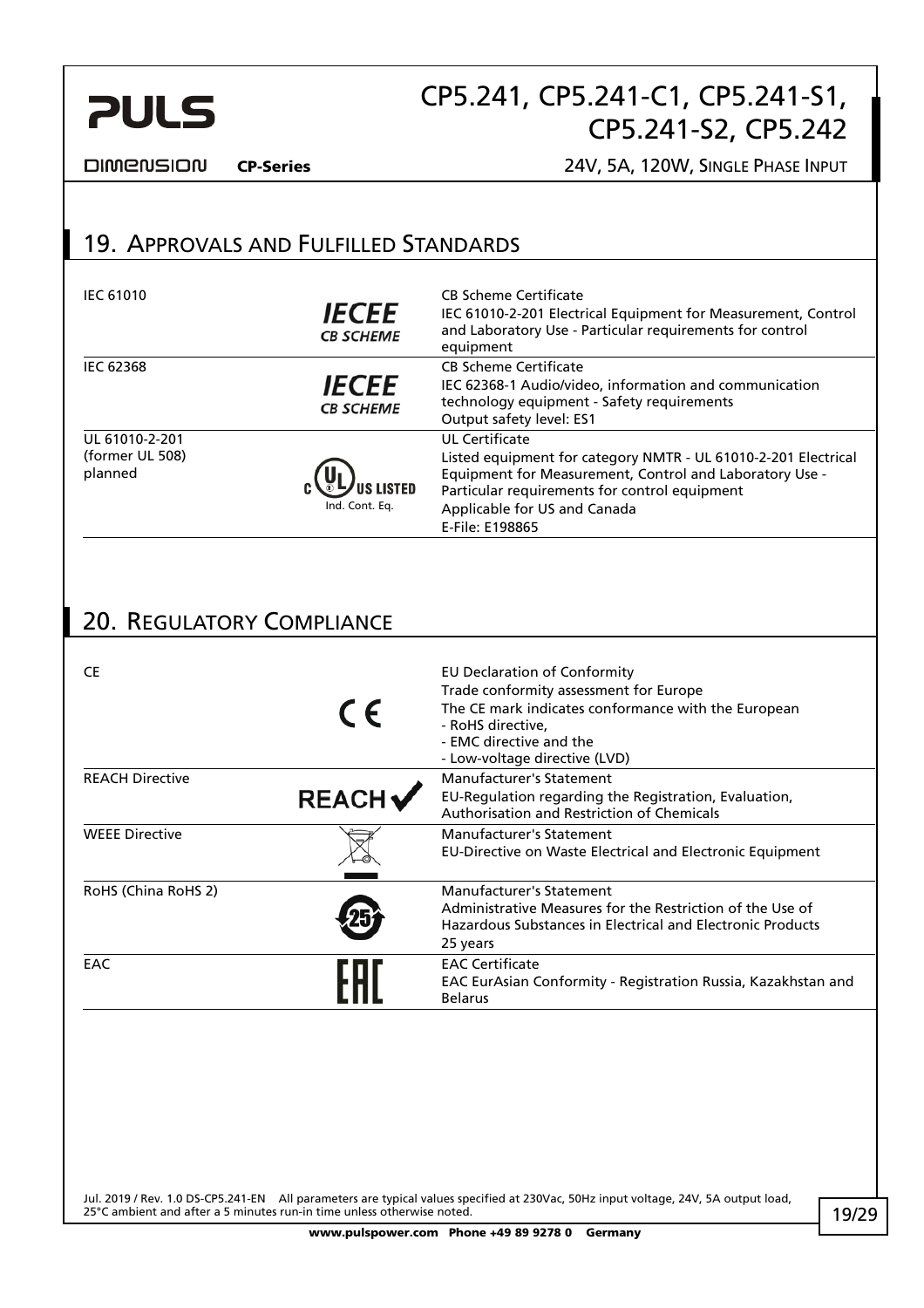

**DIMENSION** 

CP-Series 24V, 5A, 120W, SINGLE PHASE INPUT

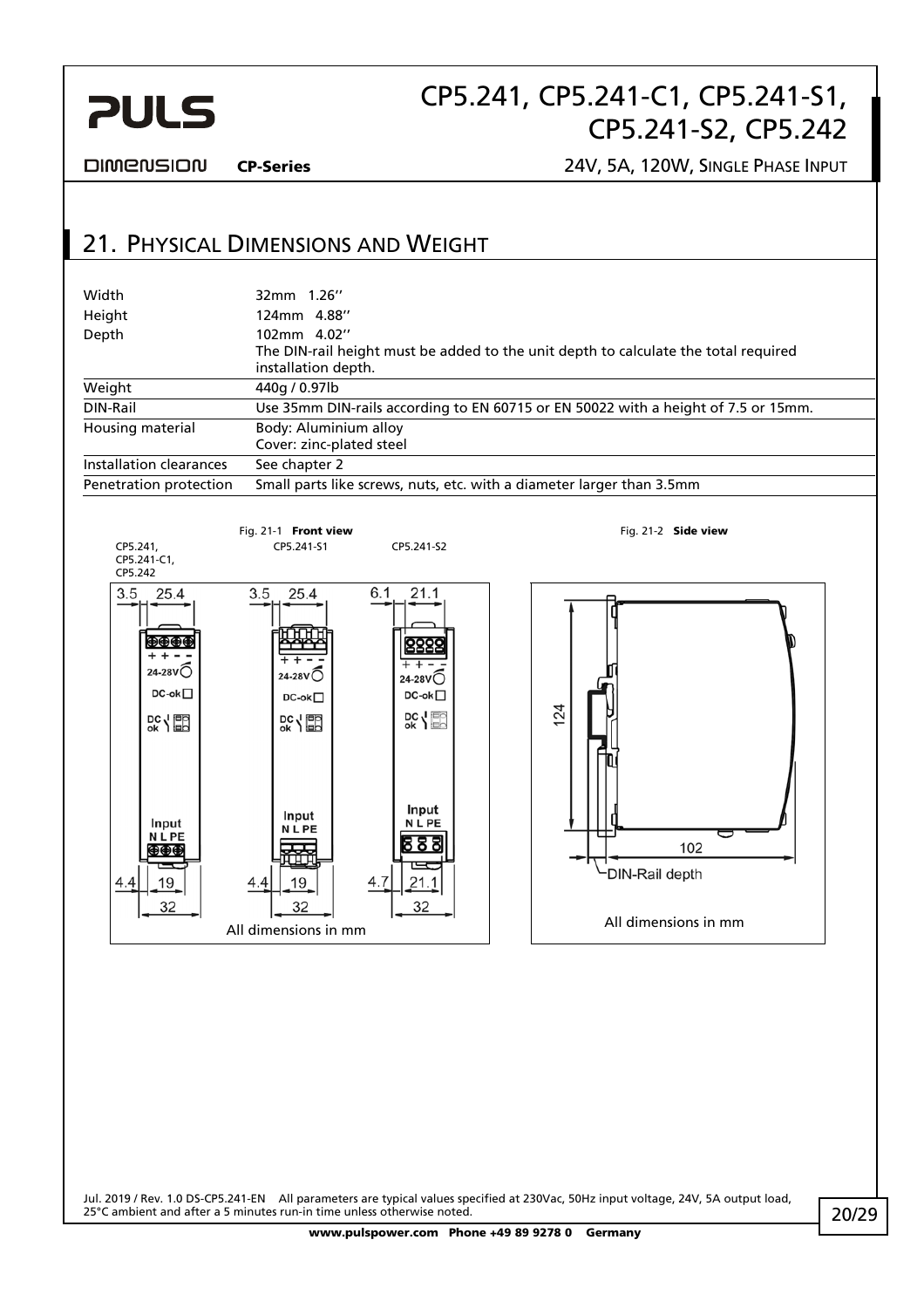

**DIMENSION** 

CP-Series 24V, 5A, 120W, SINGLE PHASE INPUT

# 22. ACCESSORIES

### 22.1. ZM10.WALL – WALL/PANEL MOUNT BRACKET

This bracket is used to mount the devices on a wall/panel without utilizing a DIN-Rail. The bracket can be mounted without detaching the DIN-rail brackets.

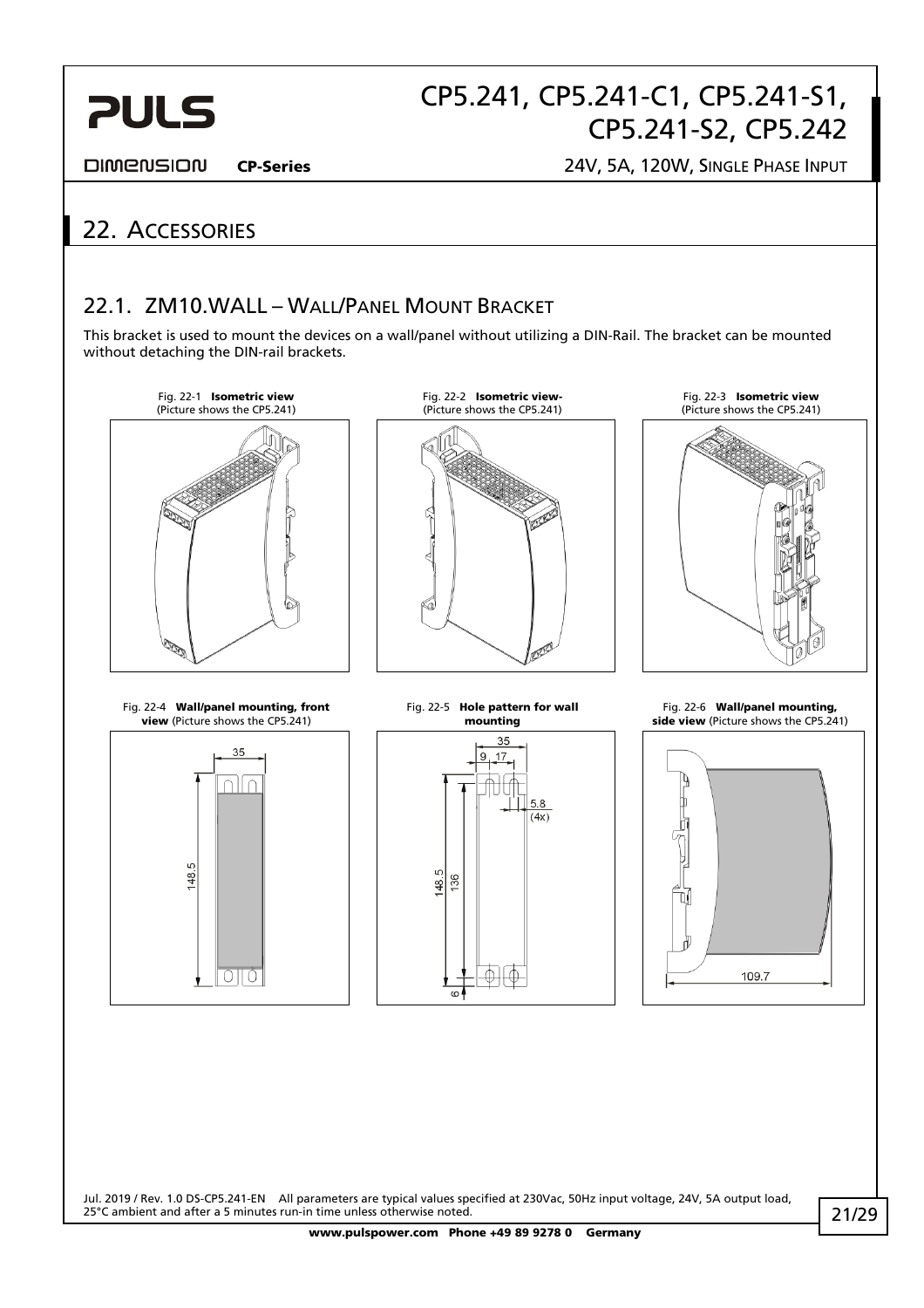

**DIMENSION** 

#### CP-Series 24V, 5A, 120W, SINGLE PHASE INPUT

### 22.2. YR2.DIODE - REDUNDANCY MODULE



The YR2.DIODE is a dual redundancy module, which can be used to build 1+1 or N+1 redundant systems.

The device is equipped with two 10A nominal input channels, which are individually decoupled by utilizing diode technology. The output can be loaded with a nominal 20A continuous current. The device does not require an additional auxiliary voltage and is self-powered even in case of a short circuit across the output.

For a safe and vibration resistant wiring, the device is equipped with time saving quick connect spring clamp terminals.

The unit is very narrow and only requires 32mm width on the DIN-rail. See chapter 23.5 for wiring information.

### 22.3. YR20.242 - REDUNDANCY MODULE



The YR20.242 is a dual redundancy module, which can be used to build 1+1 or N+1 redundant systems.

The device is equipped with two input channels, each rated for 20A for ambient temperatures up to +70°C and are individually decoupled by utilizing MOSFET technology. The inputs can also be operated up to 24A when the ambient temperature does not exceed +45°C.

The output can be loaded with nominal 20A at +70°C or 24A at 45°C continuous current.

Using MOSFETSs instead of diodes reduces heat generation, losses and voltage drop between input and output. Due to these advantages, the unit is very narrow and only requires 32mm width on the DIN-rail.

The device does not require an additional auxiliary voltage and is self-powered even in case of a short circuit across the output.

See chapter 23.5 for wiring information.

### 22.4. YR20.246 - REDUNDANCY MODULE WITH AUTOMATED LOAD SHARING



The YR20.246 is a dual redundancy module, which can be used to build 1+1 redundant systems.

The device is equipped with two input channels, each rated for 10A for ambient temperatures up to +70°C and are individually decoupled by utilizing MOSFET technology. The inputs can also be operated up to 12A when the ambient temperature does not exceed +45°C.

The output can be loaded with nominal 20A at +70°C or 24A at 45°C continuous current.

Using MOSFETSs instead of diodes reduces heat generation, losses and voltage drop between input and output. Due to these advantages, the unit is very narrow and only requires 32mm width on the DIN-rail.

The device does not require an additional auxiliary voltage and is self-powered even in case of a short circuit across the output.

The device is equipped with an automated load sharing feature, which balances the load current between the two input channels. It also monitors the function of the redundancy circuitry and provides a signal if the output current is too high, which could prevent redundancy if one power supply fails. The signal also reports too low or too high input voltages.

See chapter 23.5 for wiring information.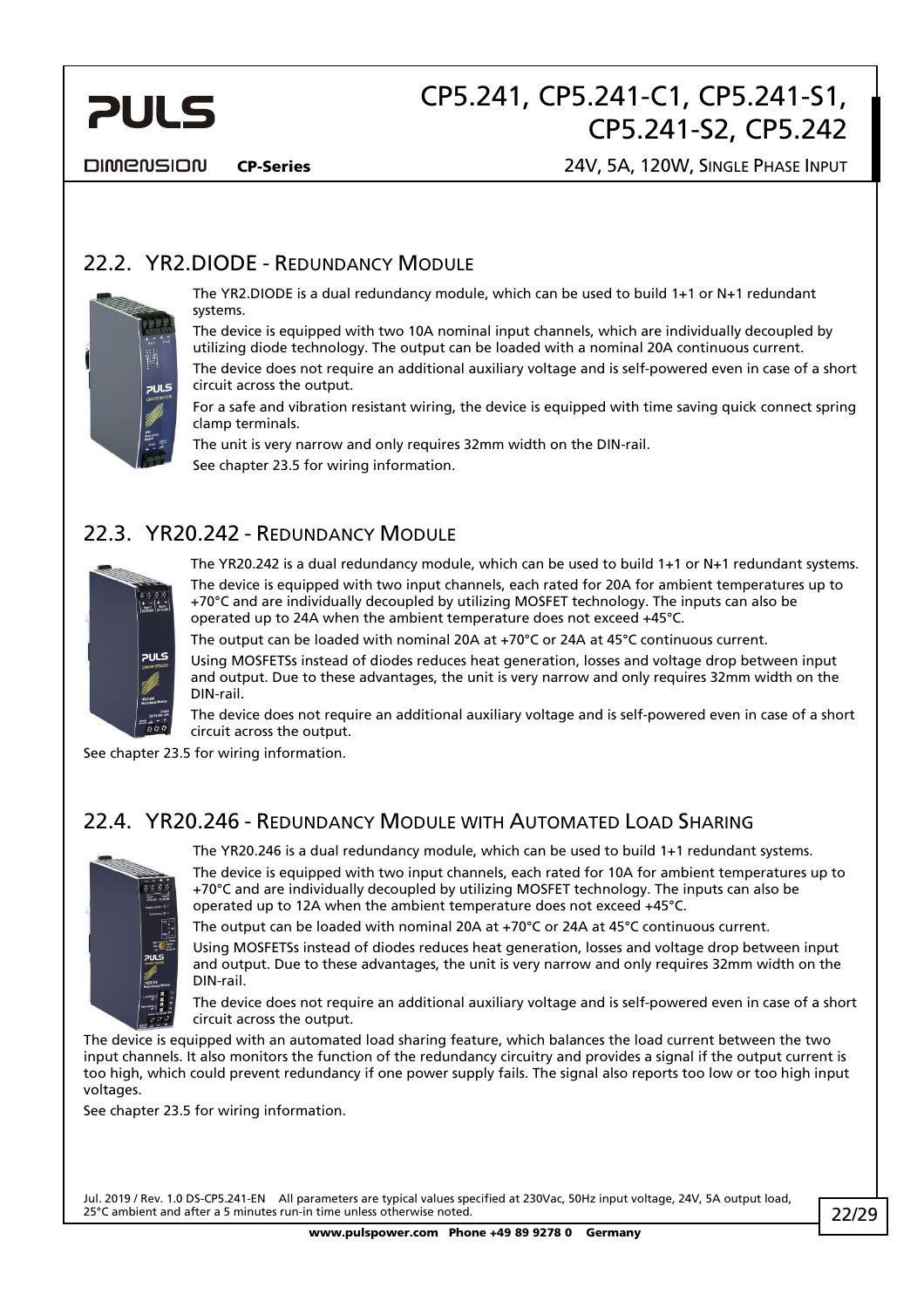

DIMENSION

#### CP-Series 24V, 5A, 120W, SINGLE PHASE INPUT

### 22.5. UF20.241 BUFFER MODULE



The UF20.241 buffer module is a supplementary device for DC 24V power supplies. It delivers power to bridge typical mains failures or extends the hold-up time after the AC power is turned off.

When the power supply provides a sufficient voltage, the buffer module stores energy in the integrated electrolytic capacitors. When the mains voltage is lost, the stored energy is released to the DC-bus in a regulated process.

The buffer module can be added in parallel to the load circuit at any given point and does not require any control wiring.

One buffer module can deliver 20A additional current and can be added in parallel to increase the output ampacity or the hold-up time.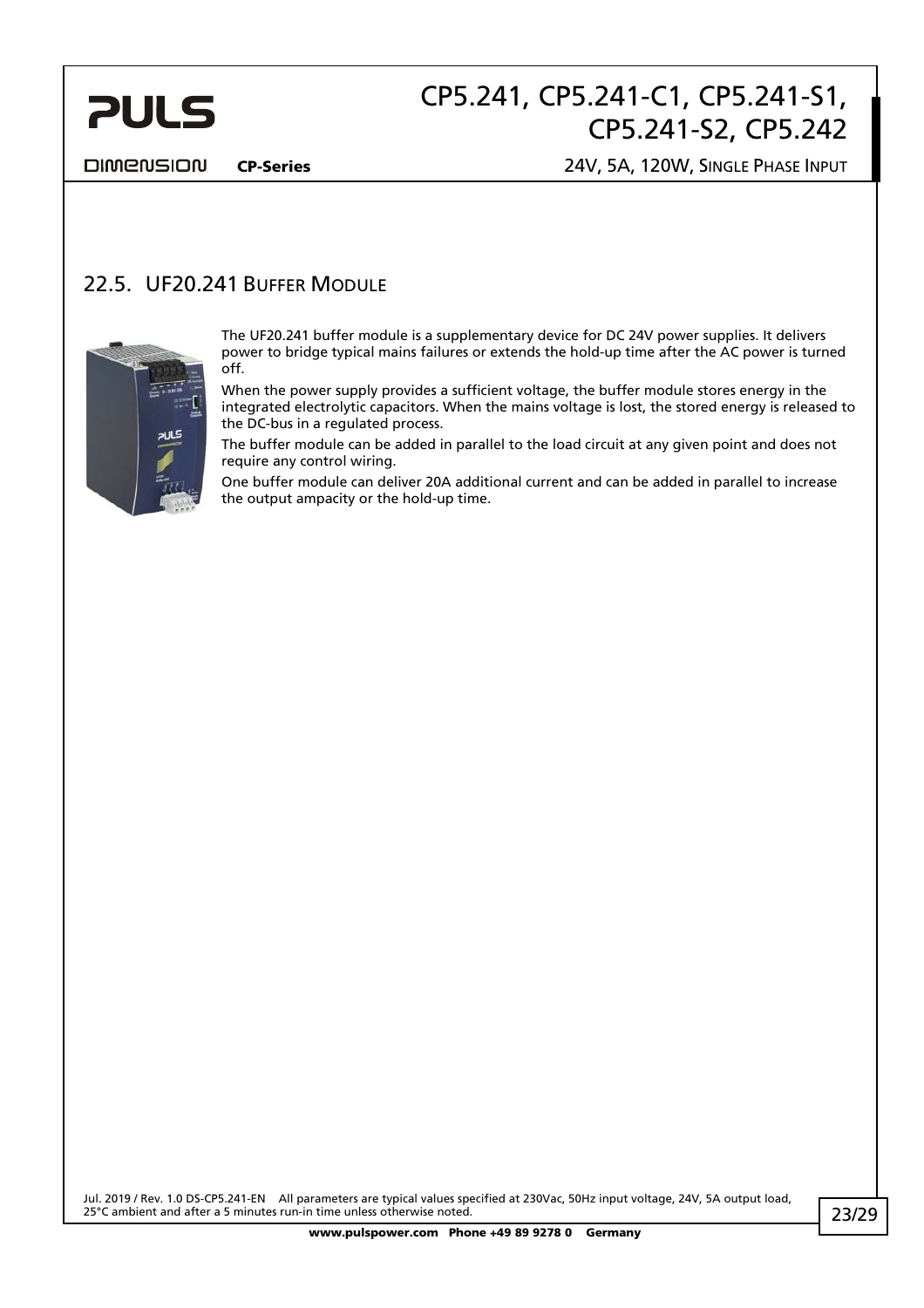

**DIMENSION** 

CP-Series 24V, 5A, 120W, SINGLE PHASE INPUT

## 23. APPLICATION NOTES

### 23.1. PEAK CURRENT CAPABILITY

The unit can deliver peak currents (up to several milliseconds) which are higher than the specified short term currents. This helps to start current demanding loads. Solenoids, contactors and pneumatic modules often have a steady state coil and a pick-up coil. The inrush current demand of the pick-up coil is several times higher than the steady-state current and usually exceeds the nominal output current. The same situation applies when starting a capacitive load. The peak current capability also ensures the safe operation of subsequent circuit breakers of load circuits. The load branches are often individually protected with circuit breakers or fuses. In case of a short or an overload in one branch circuit, the fuse or circuit breaker need a certain amount of over-current to open in a timely manner. This avoids voltage loss in adjacent circuits.

The extra current (peak current) is supplied by the power converter and the built-in large sized output capacitors of the power supply. The capacitors get discharged during such an event, which causes a voltage dip on the output. The following three examples show typical voltage dips for resistive loads:

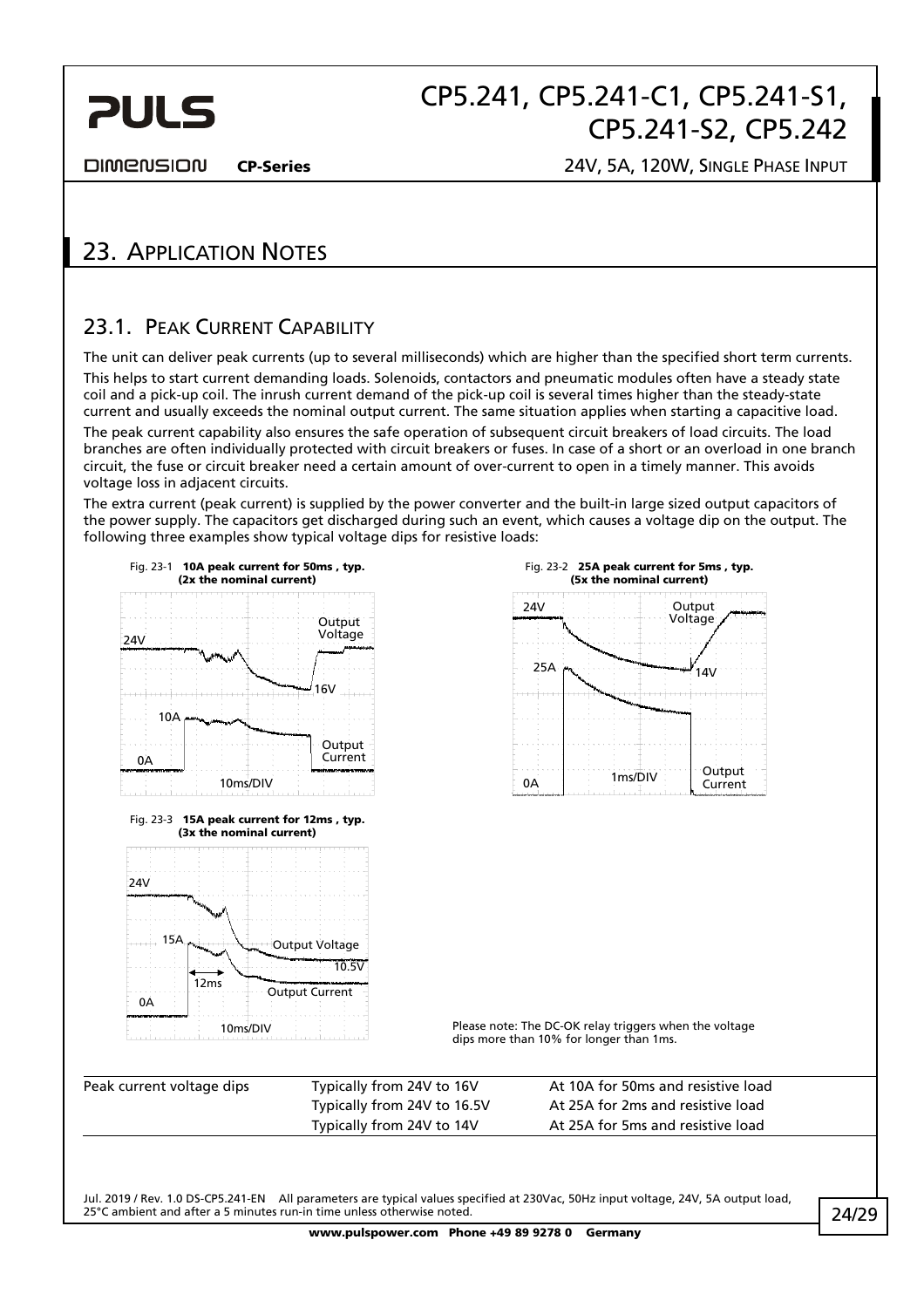

**DIMENSION** 

### 23.2. CHARGING OF BATTERIES

The power supply can be used to charge lead-acid or maintenance free batteries. Two 12V SLA or VRLA batteries are needed in series connection.

#### Instructions for charging batteries:

- a) Use only matched batteries when putting 12V types in series.
- b) Ensure that the ambient temperature of the power supply stays below 40°C.
- c) Use a 10A circuit breaker or a blocking diode between the power supply and the battery.
- d) Ensure that the output current of the power supply is below the allowed charging current of the battery.
- e) The return current to the power supply is typically 8mA. This return current can discharge the battery when the power supply is switched off except in case a blocking diode is utilized.
- f) Set the output voltage, measured at no load and at the battery end of the cable, very precisely to the end-ofcharge voltage. The voltage should be set to 27.8V at 10°C, 27.5V at 20°C, 27.15V at 30°C and 26.8V at 40°C ambient temperature.

### 23.3. SERIES OPERATION

Devices of the same type can be connected in series for higher output voltages. It is possible to connect as many units in series as needed, providing the sum of the output voltage does not exceed 150Vdc. Voltages with a potential above 60Vdc must be installed with a protection against touching.

Avoid return voltage (e.g. from a decelerating motor or battery) which is applied to the output terminals.

Keep an installation clearance of 15mm (left / right) between two power supplies and avoid installing the power supplies on top of each other. Do not use power supplies in series in mounting orientations other than the standard mounting orientation.

Pay attention that leakage current, EMI, inrush current, harmonics will increase when using multiple devices.

### 23.4. PARALLEL USE TO INCREASE OUTPUT POWER

Devises can be paralleled to increase the output power. The output voltage shall be adjusted to the same value  $(\pm 100 \text{mV})$  with the same load conditions on all devices, or the devices can be left with the factory settings.

The ambient temperature is not allowed to exceed +40°C.

If more than three devices are connected in parallel, a fuse or circuit breaker with a rating of 10A is required on each output. Alternatively, a diode or redundancy module can also be utilized.



Keep an installation clearance of 15mm (left / right) between two devices and avoid installing devices on top of each other. Do not use devices in parallel in mounting orientations other than the standard mounting orientation or in any other condition where a reduction of the output current is required (e.g. altitude).

Pay attention that leakage current, EMI, inrush current will increase when using multiple devices.

Jul. 2019 / Rev. 1.0 DS-CP5.241-EN All parameters are typical values specified at 230Vac, 50Hz input voltage, 24V, 5A output load, 25°C ambient and after a 5 minutes run-in time unless otherwise noted.



Unit A

Input

Unit B

Input

.<br>Output

Output

-

+

+ -

Load +

-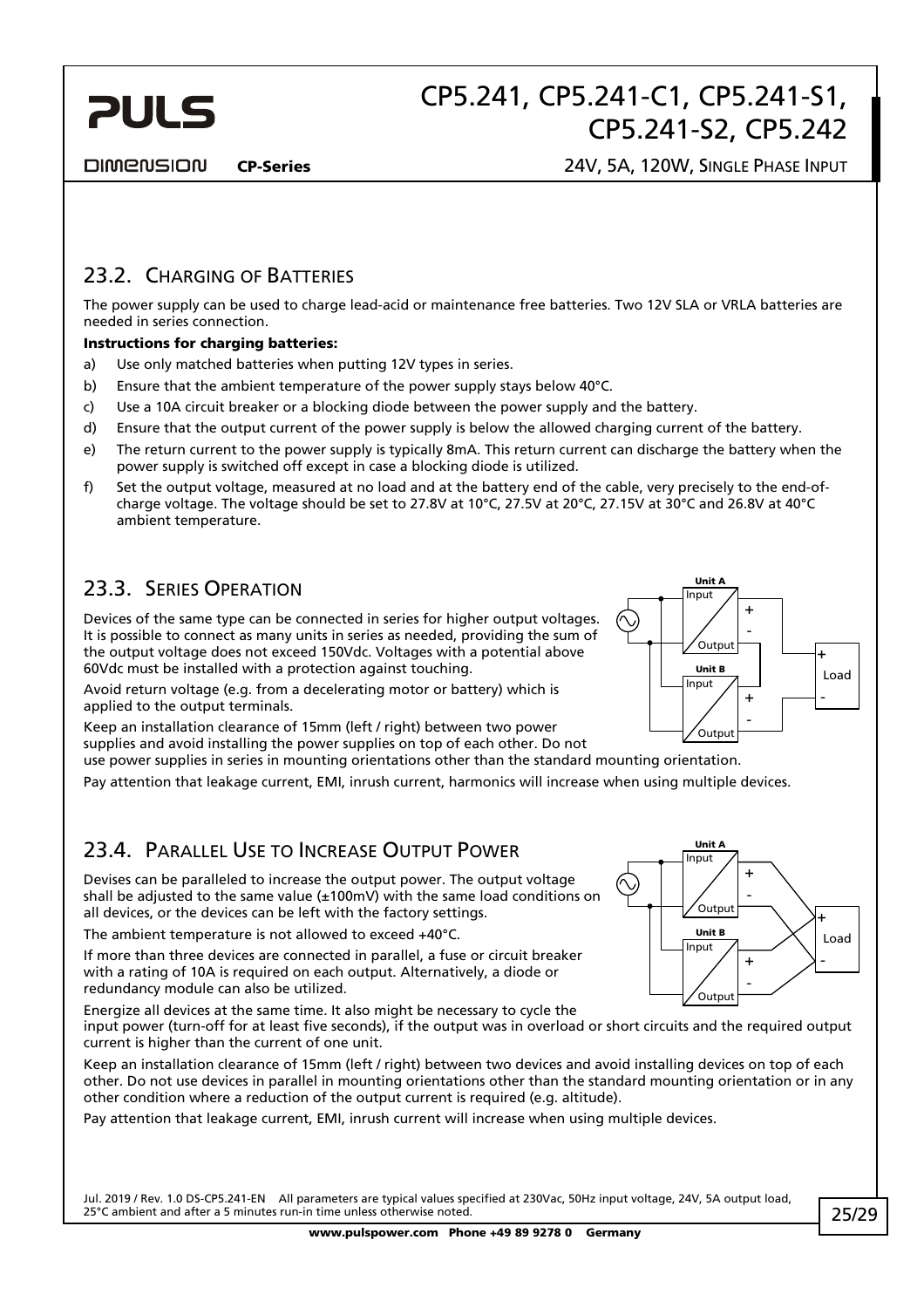

**DIMENSION** 

### 23.5. PARALLEL USE FOR REDUNDANCY

Please note that there are variants with built-in redundancy are available in the CP5 series. Check CP5.241-Rx units.

#### 1+1 Redundancy:

Devices can be paralleled for redundancy to gain higher system availability. Redundant systems require a certain amount of extra power to support the load in case one device fails. The simplest way is to put two devices in parallel. This is called a 1+1 redundancy. In case one device fails, the other one is automatically able to support the load current without any interruption. It is essential to use a redundancy module to decouple devices from each other. This prevents that the defective unit becomes a load for the other device and the output voltage cannot be maintained any more.

1+1 redundancy allows ambient temperatures up to +70°C.

Pay attention that leakage current, EMI, inrush current, harmonics will increase when using multiple devices.

Recommendations for building redundant power systems:

- Use separate input fuses for each device.
- Use separate mains systems for each device whenever it is possible.
- Monitor the individual devices. Therefore, use the DC-OK signal of the device.
- It is desirable to set the output voltages of all devices to the same value ( $\pm$  100mV) or leave it at the factory setting.

#### N+1 Redundancy:

Redundant systems for a higher power demand are usually built in a N+1 method. E.g. four devices, each rated for 5A are paralleled to build a 15A redundant system.

Pay attention that leakage current, EMI, inrush current, harmonics will increase when using multiple devices.

Keep an installation clearance of 15mm (left / right) between two devices and avoid installing the devices on top of each other.

Do not use devices in parallel in mounting orientations other than the standard mounting orientation or in any other condition, where a reduction of the output current is required.

For N+1 redundancy the ambient temperature is not allowed to exceed +40°C.

#### Wiring examples:

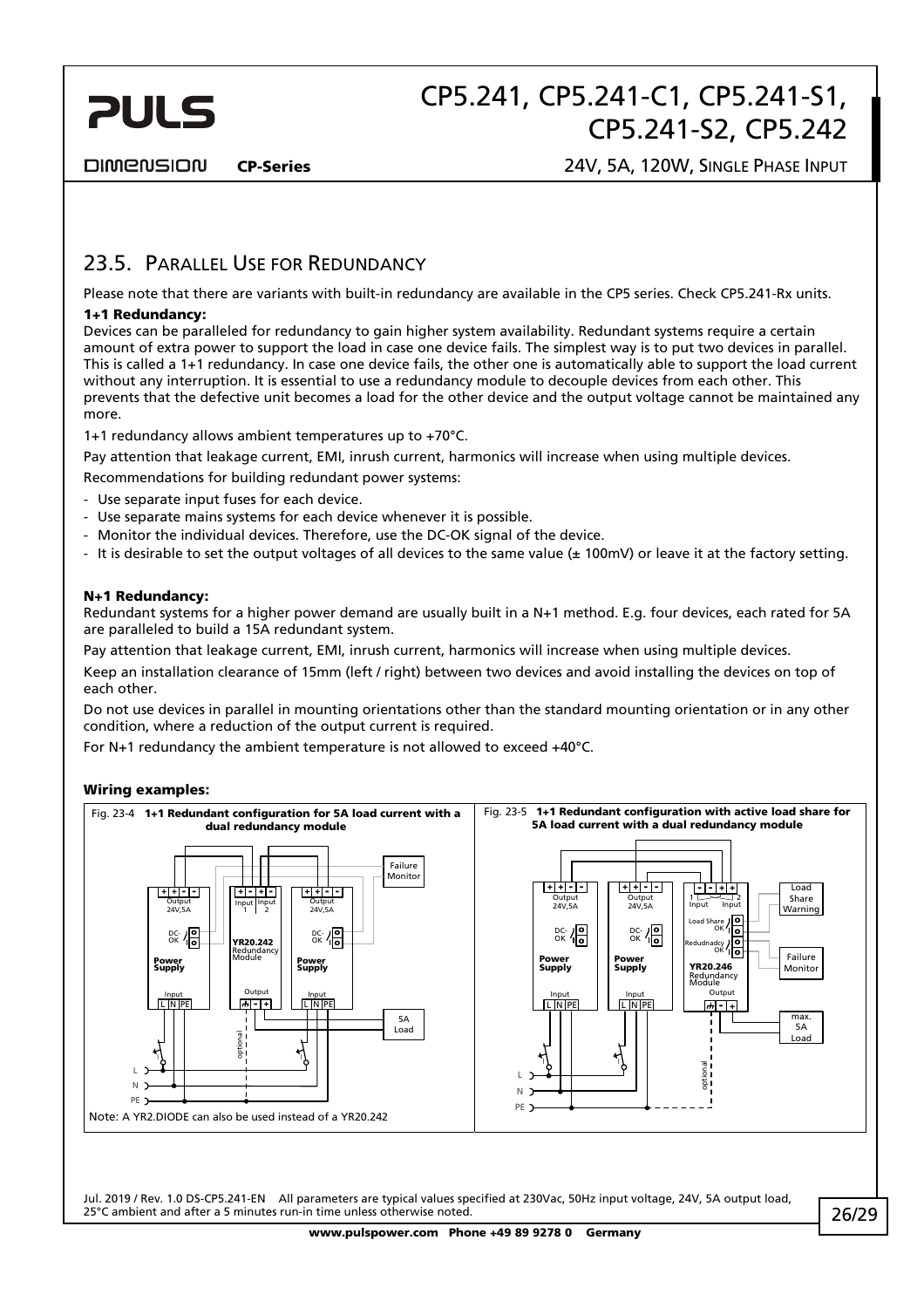

#### **DIMENSION**

#### CP-Series 24V, 5A, 120W, SINGLE PHASE INPUT

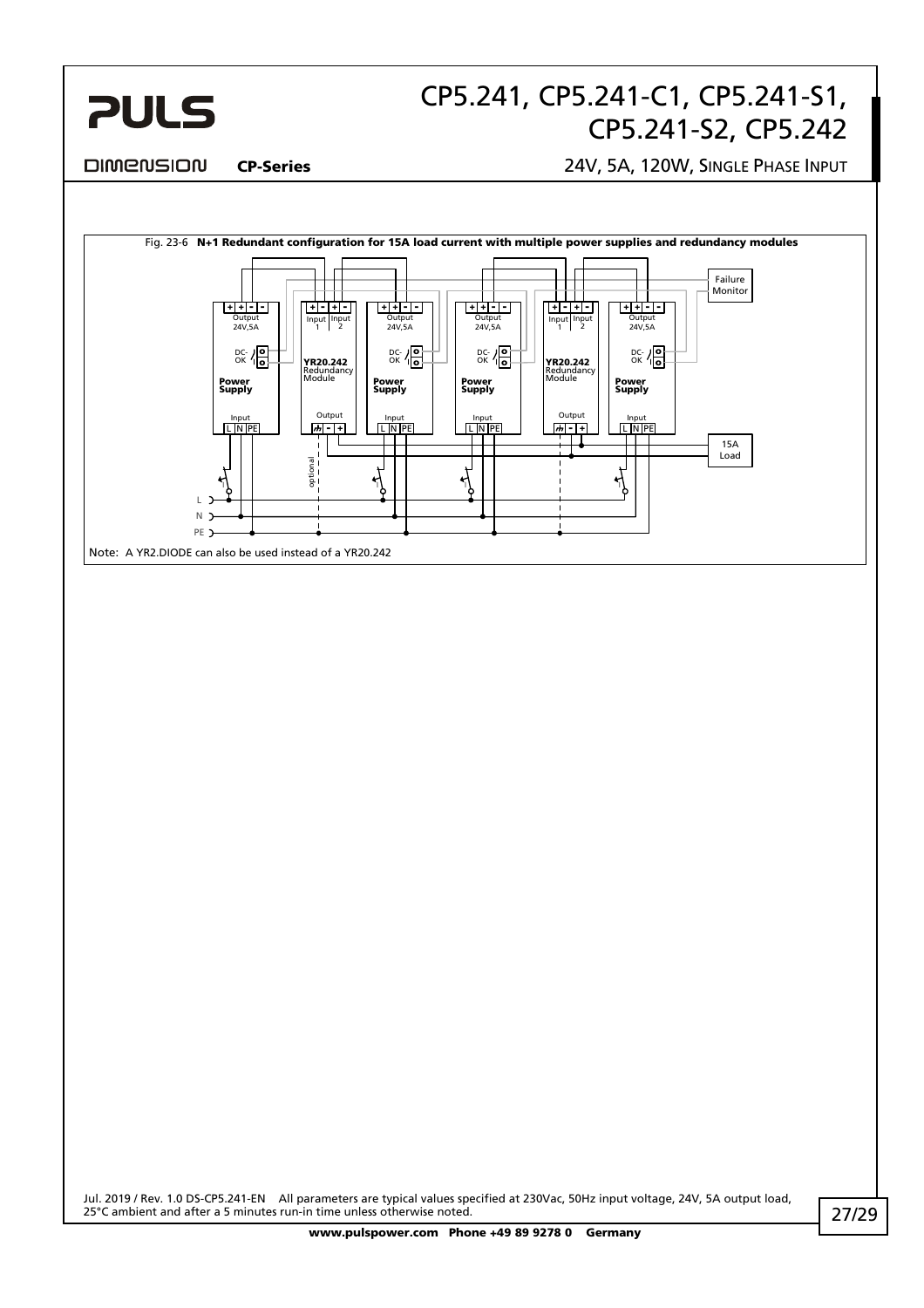

**DIMENSION** 

#### CP-Series 24V, 5A, 120W, SINGLE PHASE INPUT

### 23.6. OPERATION ON TWO PHASES

The power supply can also be used on two-phases of a three-phase-system. Such a phase-to-phase connection is allowed as long as the supplying voltage is below 240V+10%.



### 23.7. USE IN A TIGHTLY SEALED ENCLOSURE

When the power supply is installed in a tightly sealed enclosure, the temperature inside the enclosure will be higher than outside. In such situations, the inside temperature defines the ambient temperature for the power supply.

The following measurement results can be used as a reference to estimate the temperature rise inside the enclosure.

The power supply is placed in the middle of the box, no other heat producing items are inside the box

The temperature sensor inside the box is placed in the middle of the right side of the power supply with a distance of 1cm.

The following measurement results can be used as a reference to estimate the temperature rise inside the enclosure.

| Such a phase-to-phase connection is allowed as long as the supplying<br>voltage is below 240V <sup>+10%</sup> .                                                                                                                                                                                                                                                                                                                                                                                                     |                                                                 |                                                                 | Ź                             |
|---------------------------------------------------------------------------------------------------------------------------------------------------------------------------------------------------------------------------------------------------------------------------------------------------------------------------------------------------------------------------------------------------------------------------------------------------------------------------------------------------------------------|-----------------------------------------------------------------|-----------------------------------------------------------------|-------------------------------|
| Ensure that the wire, which is connected to the N-terminal, is<br>appropriately fused.                                                                                                                                                                                                                                                                                                                                                                                                                              |                                                                 |                                                                 | $240V + 10%$ max<br><b>LB</b> |
| The maximum allowed voltage between a Phase and the PE must be<br>below 300Vac.                                                                                                                                                                                                                                                                                                                                                                                                                                     |                                                                 |                                                                 |                               |
| 23.7. USE IN A TIGHTLY SEALED ENCLOSURE                                                                                                                                                                                                                                                                                                                                                                                                                                                                             |                                                                 |                                                                 |                               |
| When the power supply is installed in a tightly sealed enclosure, the temperature inside the eno<br>than outside. In such situations, the inside temperature defines the ambient temperature for th<br>The following measurement results can be used as a reference to estimate the temperature rise<br>The power supply is placed in the middle of the box, no other heat producing items are inside t<br>The temperature sensor inside the box is placed in the middle of the right side of the power sup<br>1cm. |                                                                 |                                                                 |                               |
| The following measurement results can be used as a reference to estimate the temperature rise                                                                                                                                                                                                                                                                                                                                                                                                                       |                                                                 |                                                                 |                               |
|                                                                                                                                                                                                                                                                                                                                                                                                                                                                                                                     | Case A                                                          | Case B                                                          |                               |
| Enclosure size                                                                                                                                                                                                                                                                                                                                                                                                                                                                                                      | 110x180x165mm<br>Rittal Typ IP66 Box<br>PK 9516 100,<br>plastic | 110x180x165mm<br>Rittal Typ IP66 Box<br>PK 9516 100,<br>plastic |                               |
| Input voltage                                                                                                                                                                                                                                                                                                                                                                                                                                                                                                       | 230Vac                                                          | 230Vac                                                          |                               |
| Load                                                                                                                                                                                                                                                                                                                                                                                                                                                                                                                | 24V, 4A; (=80%)                                                 | 24V, 5A; (=100%)                                                |                               |
| Temperature inside the box                                                                                                                                                                                                                                                                                                                                                                                                                                                                                          | 38.3°C                                                          | 39.6°C                                                          |                               |
| Temperature outside the box                                                                                                                                                                                                                                                                                                                                                                                                                                                                                         | $26.1^{\circ}$ C                                                | $25.5^{\circ}$ C                                                |                               |
| Temperature rise                                                                                                                                                                                                                                                                                                                                                                                                                                                                                                    | 12.2K                                                           | 14.1K                                                           |                               |